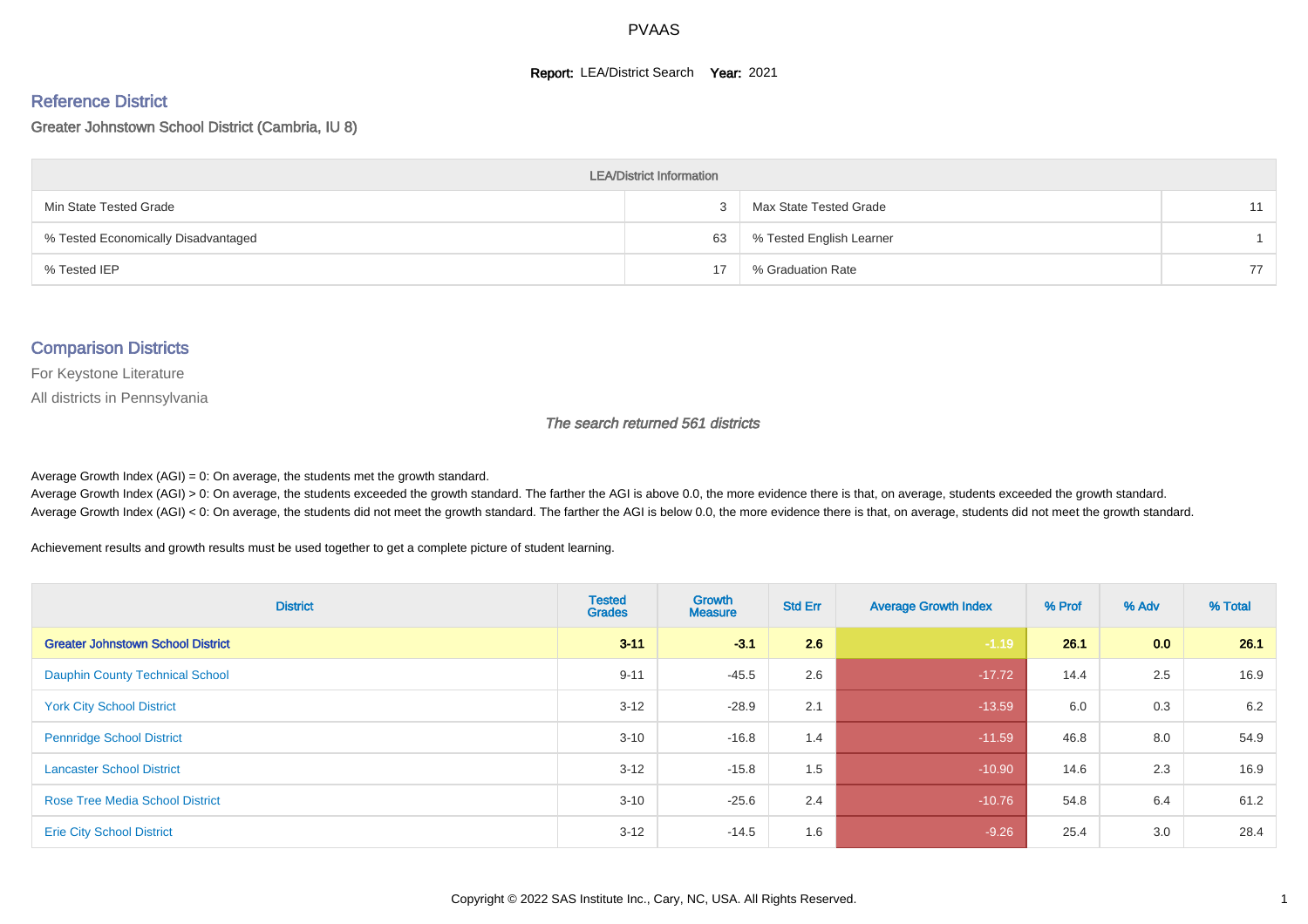| <b>District</b>                              | <b>Tested</b><br><b>Grades</b> | Growth<br><b>Measure</b> | <b>Std Err</b> | <b>Average Growth Index</b> | % Prof | % Adv | % Total |
|----------------------------------------------|--------------------------------|--------------------------|----------------|-----------------------------|--------|-------|---------|
| <b>Greater Johnstown School District</b>     | $3 - 11$                       | $-3.1$                   | 2.6            | $-1.19$                     | 26.1   | 0.0   | 26.1    |
| <b>Shikellamy School District</b>            | $3 - 10$                       | $-22.3$                  | 2.5            | $-8.92$                     | 33.3   | 6.1   | 39.5    |
| <b>West Side CTC</b>                         | $9 - 10$                       | $-37.4$                  | 4.3            | $-8.64$                     | 8.8    | 0.0   | 8.8     |
| <b>Norristown Area School District</b>       | $3 - 12$                       | $-12.8$                  | 1.6            | $-7.98$                     | 23.5   | 2.3   | 25.7    |
| <b>Owen J Roberts School District</b>        | $3 - 11$                       | $-12.3$                  | 1.6            | $-7.61$                     | 57.0   | 11.9  | 69.0    |
| <b>Hatboro-Horsham School District</b>       | $3 - 11$                       | $-12.8$                  | 1.7            | $-7.47$                     | 45.6   | 7.2   | 52.8    |
| Philipsburg-Osceola Area School District     | $3 - 11$                       | $-24.8$                  | 3.3            | $-7.43$                     | 19.7   | 2.6   | 22.4    |
| <b>Chambersburg Area School District</b>     | $3 - 11$                       | $-9.5$                   | 1.3            | $-7.20$                     | 42.7   | 8.6   | 51.4    |
| <b>Northwestern School District</b>          | $3 - 11$                       | $-24.9$                  | 3.5            | $-7.13$                     | 42.6   | 2.9   | 45.6    |
| <b>Bristol Township School District</b>      | $3 - 11$                       | $-13.9$                  | 2.0            | $-7.05$                     | 31.0   | 3.7   | 34.7    |
| <b>Curwensville Area School District</b>     | $3 - 11$                       | $-27.9$                  | 4.1            | $-6.72$                     | 42.5   | 4.1   | 46.6    |
| Mifflinburg Area School District             | $3 - 11$                       | $-15.8$                  | 2.5            | $-6.30$                     | 42.4   | 4.0   | 46.4    |
| Lackawanna Trail School District             | $3 - 10$                       | $-21.7$                  | 3.5            | $-6.20$                     | 38.5   | 1.5   | 40.0    |
| <b>Lawrence County CTC</b>                   | $10 - 11$                      | $-21.7$                  | 3.6            | $-6.05$                     | 19.8   | 0.0   | 19.8    |
| <b>Ringgold School District</b>              | $3 - 11$                       | $-14.7$                  | 2.4            | $-6.04$                     | 41.5   | 7.9   | 49.4    |
| <b>Abington School District</b>              | $3 - 10$                       | $-11.5$                  | 1.9            | $-6.00$                     | 56.2   | 11.6  | 67.8    |
| <b>Springfield Township School District</b>  | $3 - 11$                       | $-18.9$                  | 3.2            | $-5.88$                     | 62.6   | 3.6   | 66.3    |
| <b>Solanco School District</b>               | $3 - 11$                       | $-11.0$                  | 2.0            | $-5.55$                     | 41.6   | 4.5   | 46.1    |
| <b>Exeter Township School District</b>       | $3 - 11$                       | $-10.4$                  | 1.9            | $-5.44$                     | 50.6   | 2.7   | 53.3    |
| <b>Southern Fulton School District</b>       | $3 - 11$                       | $-23.7$                  | 4.4            | $-5.37$                     | 34.2   | 10.5  | 44.7    |
| <b>Mastery Charter School - Gratz Campus</b> | $7 - 10$                       | $-23.9$                  | 4.5            | $-5.29$                     | 2.9    | 0.0   | 2.9     |
| <b>Plum Borough School District</b>          | $3 - 11$                       | $-11.3$                  | 2.2            | $-5.19$                     | 51.1   | 9.0   | 60.1    |
| <b>Titusville Area School District</b>       | $3 - 11$                       | $-13.2$                  | 2.6            | $-4.99$                     | 43.2   | 4.8   | 48.0    |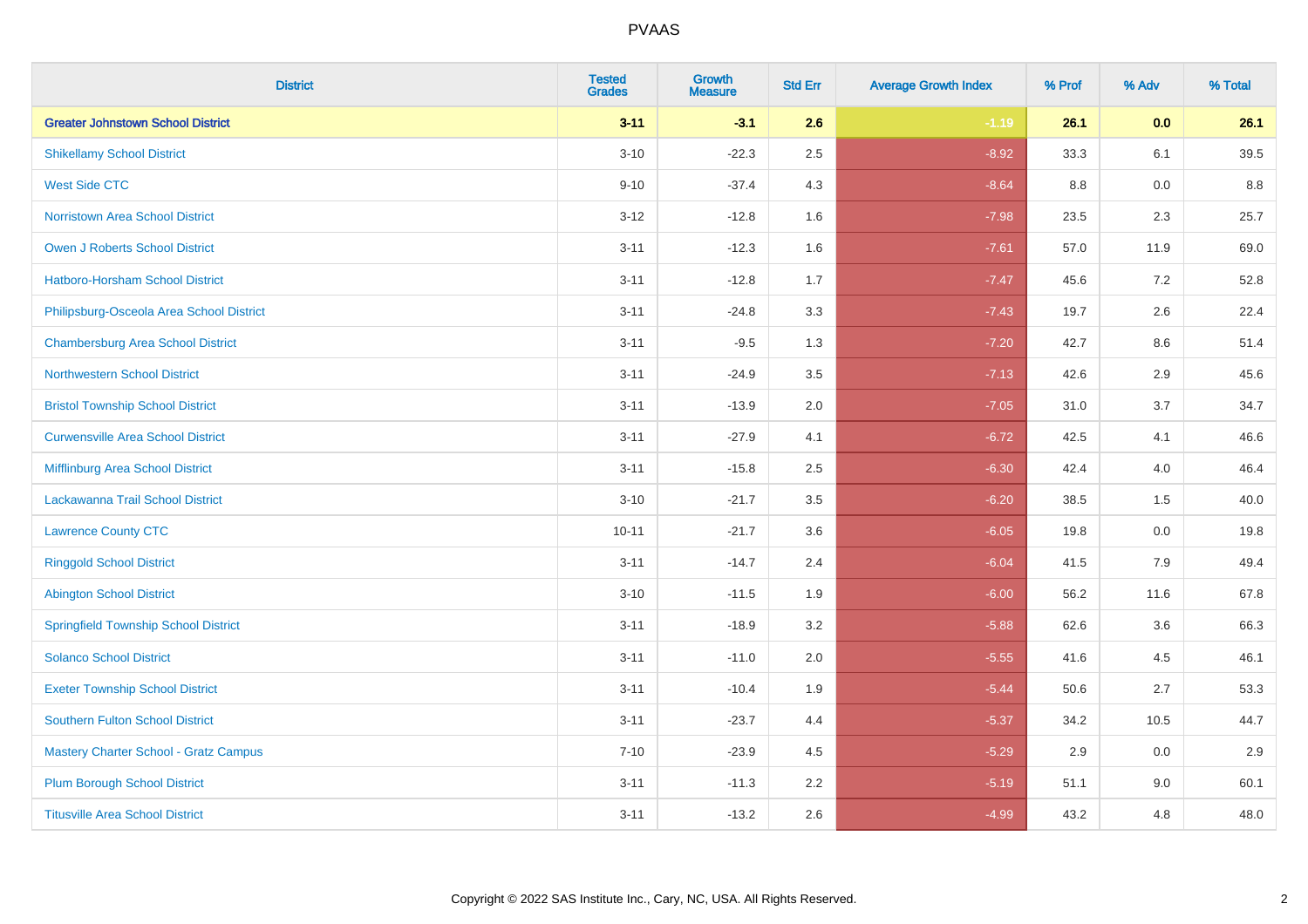| <b>District</b>                                | <b>Tested</b><br><b>Grades</b> | <b>Growth</b><br><b>Measure</b> | <b>Std Err</b> | <b>Average Growth Index</b> | % Prof | % Adv   | % Total |
|------------------------------------------------|--------------------------------|---------------------------------|----------------|-----------------------------|--------|---------|---------|
| <b>Greater Johnstown School District</b>       | $3 - 11$                       | $-3.1$                          | 2.6            | $-1.19$                     | 26.1   | 0.0     | 26.1    |
| Southern Columbia Area School District         | $3 - 11$                       | $-14.6$                         | 3.0            | $-4.92$                     | 55.0   | 4.0     | 59.0    |
| Schuylkill Haven Area School District          | $3 - 11$                       | $-15.3$                         | 3.1            | $-4.87$                     | 49.7   | 2.4     | 52.1    |
| <b>Bucks County Technical High School</b>      | $9 - 10$                       | $-12.0$                         | 2.5            | $-4.84$                     | 35.9   | 3.2     | 39.2    |
| <b>Tacony Academy Charter School</b>           | $3 - 11$                       | $-14.7$                         | 3.0            | $-4.82$                     | 22.4   | 1.8     | 24.1    |
| <b>Tulpehocken Area School District</b>        | $3 - 12$                       | $-13.7$                         | 2.8            | $-4.81$                     | 36.7   | 2.8     | 39.4    |
| <b>Frazier School District</b>                 | $3 - 11$                       | $-17.2$                         | 3.7            | $-4.70$                     | 37.1   | 1.6     | 38.7    |
| <b>Riverside Beaver County School District</b> | $3 - 11$                       | $-14.0$                         | 3.0            | $-4.64$                     | 49.4   | 8.8     | 58.2    |
| <b>Penns Manor Area School District</b>        | $3 - 12$                       | $-17.0$                         | 3.7            | $-4.52$                     | 29.7   | 3.1     | 32.8    |
| <b>Annville-Cleona School District</b>         | $3 - 12$                       | $-12.1$                         | 2.7            | $-4.46$                     | 34.9   | 7.8     | 42.6    |
| Lampeter-Strasburg School District             | $3 - 12$                       | $-8.6$                          | 2.0            | $-4.33$                     | 55.1   | 9.8     | 64.8    |
| <b>Butler Area School District</b>             | $3 - 11$                       | $-6.5$                          | 1.5            | $-4.26$                     | 42.5   | 9.4     | 51.9    |
| Southern Tioga School District                 | $3 - 11$                       | $-11.5$                         | 2.7            | $-4.25$                     | 47.8   | 6.4     | 54.3    |
| <b>South Park School District</b>              | $3 - 11$                       | $-11.3$                         | 2.7            | $-4.23$                     | 53.5   | 13.7    | 67.3    |
| <b>West Mifflin Area School District</b>       | $3 - 12$                       | $-12.3$                         | 2.9            | $-4.22$                     | 39.7   | 10.3    | 50.0    |
| <b>Columbia-Montour AVTS</b>                   | $9 - 10$                       | $-12.5$                         | 3.0            | $-4.16$                     | 22.3   | $0.6\,$ | 22.9    |
| Jefferson County-Dubois AVTS                   | $9 - 11$                       | $-16.2$                         | 3.9            | $-4.16$                     | 23.0   | 0.0     | 23.0    |
| <b>Wellsboro Area School District</b>          | $3 - 11$                       | $-12.4$                         | 3.0            | $-4.11$                     | 49.2   | 11.9    | 61.1    |
| <b>Avonworth School District</b>               | $3 - 10$                       | $-12.6$                         | 3.1            | $-4.01$                     | 59.8   | 4.6     | 64.4    |
| <b>Big Spring School District</b>              | $3 - 11$                       | $-9.8$                          | 2.4            | $-4.00$                     | 38.6   | 8.9     | 47.5    |
| Catasauqua Area School District                | $3 - 12$                       | $-12.1$                         | 3.0            | $-4.00$                     | 36.8   | 7.6     | 44.3    |
| Southern Huntingdon County School District     | $3 - 11$                       | $-12.9$                         | 3.2            | $-3.98$                     | 32.5   | 2.5     | 35.0    |
| <b>Minersville Area School District</b>        | $3 - 11$                       | $-14.4$                         | 3.7            | $-3.90$                     | 39.3   | 3.3     | 42.6    |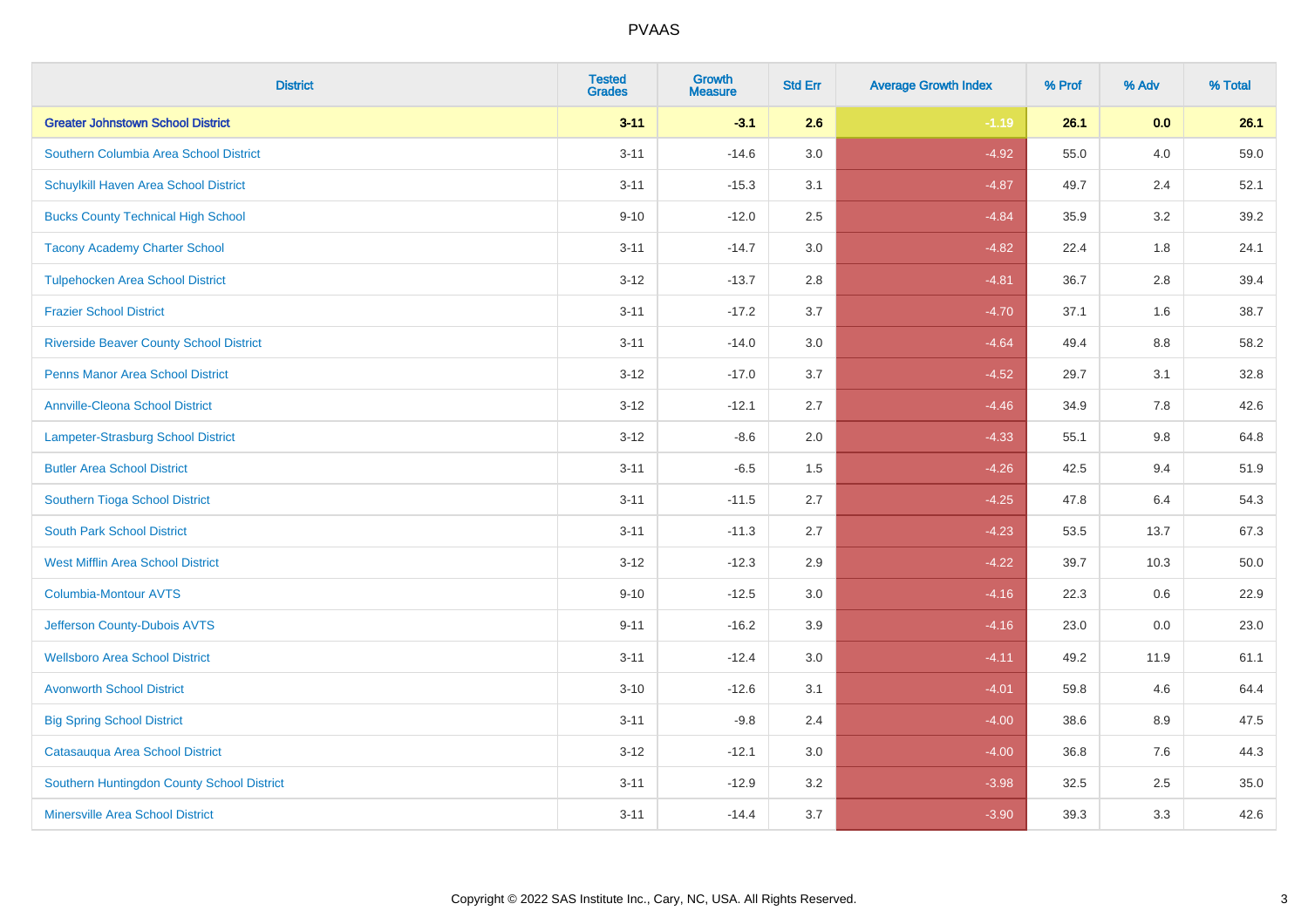| <b>District</b>                               | <b>Tested</b><br><b>Grades</b> | <b>Growth</b><br><b>Measure</b> | <b>Std Err</b> | <b>Average Growth Index</b> | % Prof | % Adv   | % Total |
|-----------------------------------------------|--------------------------------|---------------------------------|----------------|-----------------------------|--------|---------|---------|
| <b>Greater Johnstown School District</b>      | $3 - 11$                       | $-3.1$                          | 2.6            | $-1.19$                     | 26.1   | 0.0     | 26.1    |
| <b>Bradford Area School District</b>          | $3 - 12$                       | $-9.3$                          | 2.4            | $-3.87$                     | 45.8   | 8.3     | 54.2    |
| <b>Marion Center Area School District</b>     | $3 - 10$                       | $-12.0$                         | 3.1            | $-3.87$                     | 33.7   | 1.1     | 34.8    |
| Northern Lehigh School District               | $3 - 12$                       | $-10.4$                         | 2.7            | $-3.82$                     | 28.0   | 9.3     | 37.3    |
| Propel Charter School - Braddock Hills        | $3 - 11$                       | $-13.6$                         | 3.6            | $-3.81$                     | 9.7    | 1.6     | 11.3    |
| Johnsonburg Area School District              | $3 - 11$                       | $-14.1$                         | 3.9            | $-3.62$                     | 54.0   | 4.6     | 58.6    |
| <b>Berwick Area School District</b>           | $3 - 11$                       | $-9.3$                          | 2.6            | $-3.59$                     | 42.1   | 5.5     | 47.6    |
| <b>Ridgway Area School District</b>           | $3 - 11$                       | $-14.5$                         | 4.1            | $-3.56$                     | 49.0   | 9.8     | 58.8    |
| <b>Clearfield Area School District</b>        | $3 - 10$                       | $-9.4$                          | 2.6            | $-3.56$                     | 43.0   | 3.1     | 46.1    |
| <b>Moniteau School District</b>               | $3 - 11$                       | $-11.8$                         | 3.3            | $-3.56$                     | 50.0   | 6.3     | 56.3    |
| <b>Milton Area School District</b>            | $3 - 11$                       | $-8.7$                          | 2.5            | $-3.52$                     | 45.4   | 6.9     | 52.3    |
| <b>Penn-Delco School District</b>             | $3 - 11$                       | $-6.8$                          | 1.9            | $-3.51$                     | 46.6   | 3.2     | 49.8    |
| <b>Williamsburg Community School District</b> | $3 - 11$                       | $-14.3$                         | 4.1            | $-3.48$                     | 28.3   | $0.0\,$ | 28.3    |
| <b>Interboro School District</b>              | $3 - 12$                       | $-7.3$                          | 2.1            | $-3.43$                     | 46.6   | 4.8     | 51.4    |
| <b>Elizabeth Forward School District</b>      | $3 - 11$                       | $-8.4$                          | 2.4            | $-3.41$                     | 51.7   | 4.0     | 55.7    |
| <b>Steelton-Highspire School District</b>     | $3 - 11$                       | $-11.8$                         | 3.5            | $-3.40$                     | 14.5   | $0.0\,$ | 14.5    |
| <b>Neshannock Township School District</b>    | $3 - 10$                       | $-9.7$                          | 2.9            | $-3.34$                     | 62.4   | 5.6     | 67.9    |
| Maritime Academy Charter School               | $3 - 10$                       | $-11.4$                         | 3.5            | $-3.29$                     | 15.2   | 0.0     | 15.2    |
| <b>Tamaqua Area School District</b>           | $3 - 12$                       | $-8.2$                          | 2.5            | $-3.24$                     | 44.5   | 1.9     | 46.4    |
| <b>Waynesboro Area School District</b>        | $3 - 12$                       | $-6.1$                          | 1.9            | $-3.20$                     | 50.0   | 6.8     | 56.8    |
| <b>Boyertown Area School District</b>         | $3 - 11$                       | $-4.7$                          | 1.5            | $-3.17$                     | 55.2   | 11.3    | 66.5    |
| <b>Wallenpaupack Area School District</b>     | $3 - 11$                       | $-7.1$                          | 2.3            | $-3.09$                     | 40.8   | 2.4     | 43.1    |
| <b>Dubois Area School District</b>            | $3 - 11$                       | $-6.2$                          | 2.0            | $-3.07$                     | 50.9   | 13.4    | 64.3    |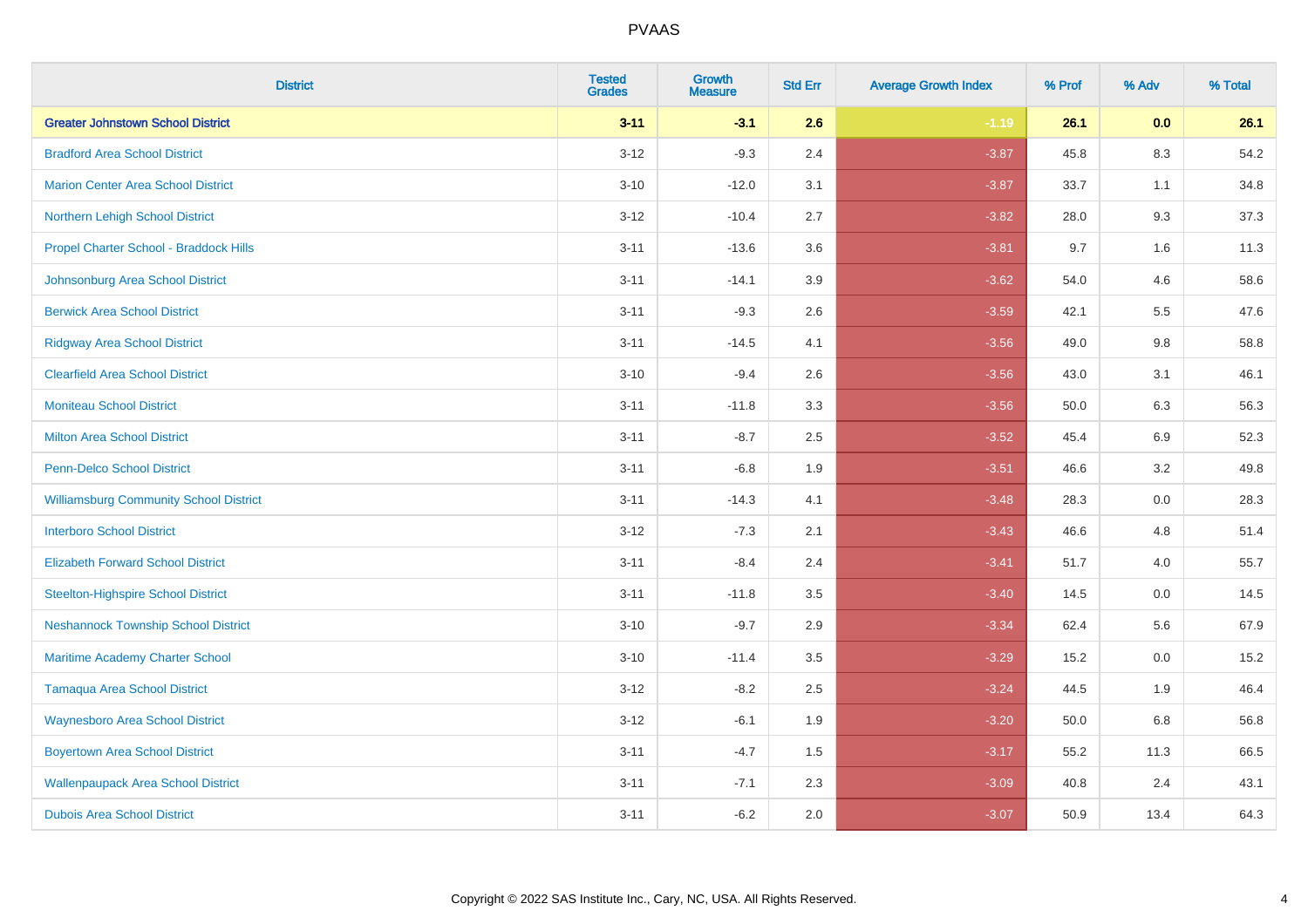| <b>District</b>                              | <b>Tested</b><br><b>Grades</b> | <b>Growth</b><br><b>Measure</b> | <b>Std Err</b> | <b>Average Growth Index</b> | % Prof | % Adv   | % Total |
|----------------------------------------------|--------------------------------|---------------------------------|----------------|-----------------------------|--------|---------|---------|
| <b>Greater Johnstown School District</b>     | $3 - 11$                       | $-3.1$                          | 2.6            | $-1.19$                     | 26.1   | 0.0     | 26.1    |
| <b>Palisades School District</b>             | $3 - 11$                       | $-8.7$                          | $2.8\,$        | $-3.06$                     | 53.8   | $6.7\,$ | 60.5    |
| <b>Pittsburgh School District</b>            | $3 - 11$                       | $-3.3$                          | 1.1            | $-3.04$                     | 33.9   | 8.2     | 42.1    |
| Philadelphia Academy Charter School          | $3 - 11$                       | $-8.9$                          | 2.9            | $-3.04$                     | 50.5   | 2.9     | 53.4    |
| <b>North East School District</b>            | $3 - 11$                       | $-9.3$                          | 3.1            | $-3.02$                     | 62.6   | 14.4    | 77.0    |
| <b>Penn Hills School District</b>            | $3 - 11$                       | $-7.6$                          | 2.6            | $-2.94$                     | 33.1   | 0.7     | 33.8    |
| <b>Conneaut School District</b>              | $3 - 12$                       | $-7.5$                          | 2.6            | $-2.91$                     | 38.4   | 7.4     | 45.8    |
| <b>Easton Area School District</b>           | $3 - 12$                       | $-4.1$                          | 1.4            | $-2.91$                     | 39.9   | 4.0     | 43.9    |
| <b>Rochester Area School District</b>        | $3 - 11$                       | $-13.2$                         | 4.6            | $-2.89$                     | 19.5   | 1.3     | 20.8    |
| <b>Union City Area School District</b>       | $3 - 12$                       | $-10.2$                         | 3.6            | $-2.87$                     | 42.9   | 3.2     | 46.0    |
| <b>Northern Potter School District</b>       | $3 - 12$                       | $-13.1$                         | 4.6            | $-2.84$                     | 37.5   | 0.0     | 37.5    |
| <b>Propel Charter School-Homestead</b>       | $3 - 11$                       | $-11.7$                         | 4.1            | $-2.84$                     | 15.9   | 0.0     | 15.9    |
| Nazareth Area School District                | $3 - 11$                       | $-4.7$                          | 1.7            | $-2.82$                     | 59.2   | $9.9\,$ | 69.0    |
| <b>Carlisle Area School District</b>         | $3 - 11$                       | $-5.3$                          | 1.9            | $-2.81$                     | 54.0   | 6.3     | 60.3    |
| <b>Carmichaels Area School District</b>      | $3 - 10$                       | $-9.3$                          | 3.3            | $-2.81$                     | 35.1   | 1.4     | 36.5    |
| <b>Redbank Valley School District</b>        | $3 - 11$                       | $-9.5$                          | 3.4            | $-2.77$                     | 31.5   | 4.9     | 36.4    |
| <b>Highlands School District</b>             | $3 - 11$                       | $-7.4$                          | 2.7            | $-2.76$                     | 44.4   | 3.7     | 48.2    |
| <b>Forest Hills School District</b>          | $3 - 11$                       | $-7.3$                          | 2.7            | $-2.74$                     | 41.1   | 13.7    | 54.8    |
| <b>Trinity Area School District</b>          | $3 - 11$                       | $-5.4$                          | 2.0            | $-2.71$                     | 48.3   | 11.8    | 60.1    |
| <b>Propel Charter School-Montour</b>         | $3 - 10$                       | $-10.7$                         | 3.9            | $-2.71$                     | 13.7   | 0.0     | 13.7    |
| South Allegheny School District              | $3 - 11$                       | $-8.8$                          | 3.2            | $-2.70$                     | 40.5   | 0.0     | 40.5    |
| <b>Quakertown Community School District</b>  | $3 - 12$                       | $-4.4$                          | 1.6            | $-2.70$                     | 56.5   | 10.0    | 66.6    |
| <b>Blairsville-Saltsburg School District</b> | $3 - 11$                       | $-8.0$                          | 3.0            | $-2.68$                     | 37.3   | 7.0     | 44.3    |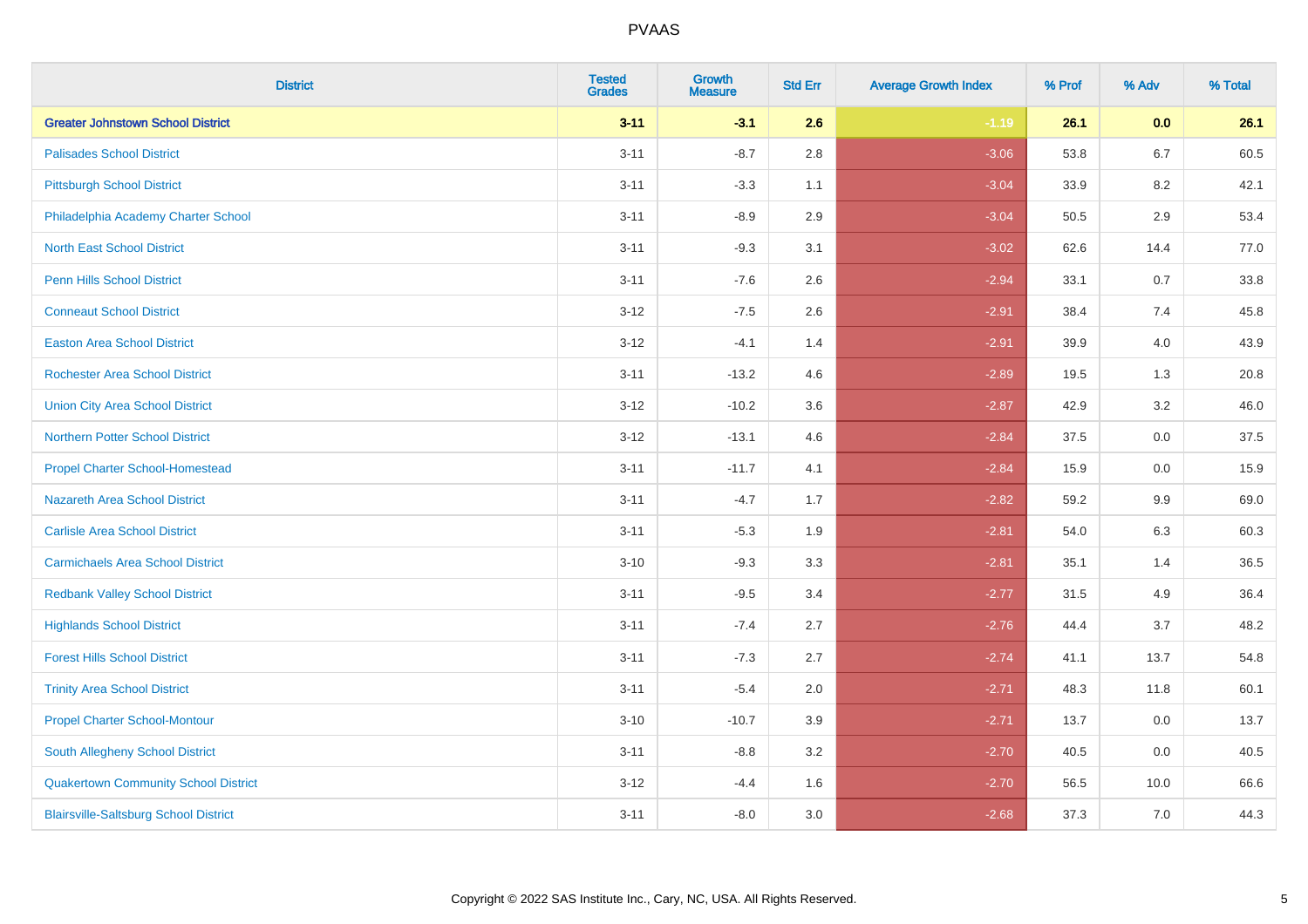| <b>District</b>                               | <b>Tested</b><br><b>Grades</b> | Growth<br><b>Measure</b> | <b>Std Err</b> | <b>Average Growth Index</b> | % Prof | % Adv   | % Total |
|-----------------------------------------------|--------------------------------|--------------------------|----------------|-----------------------------|--------|---------|---------|
| <b>Greater Johnstown School District</b>      | $3 - 11$                       | $-3.1$                   | 2.6            | $-1.19$                     | 26.1   | 0.0     | 26.1    |
| <b>Harbor Creek School District</b>           | $3 - 11$                       | $-7.1$                   | 2.7            | $-2.67$                     | 48.8   | 15.2    | 64.0    |
| <b>Pine Grove Area School District</b>        | $3 - 11$                       | $-7.7$                   | 2.9            | $-2.66$                     | 42.3   | 7.7     | 50.0    |
| <b>New Castle Area School District</b>        | $3-12$                         | $-6.4$                   | 2.4            | $-2.66$                     | 32.5   | $4.3$   | 36.8    |
| Northern Tioga School District                | $3 - 12$                       | $-7.5$                   | 2.8            | $-2.64$                     | 54.0   | 1.2     | 55.2    |
| <b>Dunmore School District</b>                | $3 - 11$                       | $-7.7$                   | 2.9            | $-2.62$                     | 34.0   | 7.2     | 41.2    |
| <b>Coatesville Area School District</b>       | $3 - 11$                       | $-4.4$                   | 1.7            | $-2.62$                     | 36.3   | $4.2\,$ | 40.5    |
| <b>Northwest Area School District</b>         | $3 - 10$                       | $-10.0$                  | 3.8            | $-2.59$                     | 34.6   | 7.3     | 41.8    |
| <b>Blue Mountain School District</b>          | $3 - 10$                       | $-5.8$                   | 2.3            | $-2.56$                     | 46.6   | 8.5     | 55.1    |
| <b>Slippery Rock Area School District</b>     | $3 - 11$                       | $-6.3$                   | 2.5            | $-2.51$                     | 56.2   | $9.5\,$ | 65.7    |
| <b>North Star School District</b>             | $3 - 11$                       | $-8.7$                   | 3.5            | $-2.51$                     | 47.8   | 6.0     | 53.7    |
| <b>Mahanoy Area School District</b>           | $3 - 10$                       | $-9.0$                   | 3.6            | $-2.49$                     | 26.2   | 1.6     | 27.9    |
| <b>Keystone Central School District</b>       | $3 - 11$                       | $-5.1$                   | 2.0            | $-2.46$                     | 44.7   | 4.6     | 49.4    |
| <b>Sugar Valley Rural Charter School</b>      | $3 - 11$                       | $-11.0$                  | 4.5            | $-2.46$                     | 14.9   | $0.0\,$ | 14.9    |
| <b>Mohawk Area School District</b>            | $3 - 11$                       | $-7.5$                   | 3.1            | $-2.45$                     | 49.4   | 11.0    | 60.4    |
| <b>Innovative Arts Academy Charter School</b> | $6 - 11$                       | $-9.1$                   | 3.7            | $-2.44$                     | 9.5    | 0.0     | 9.5     |
| <b>Yough School District</b>                  | $3 - 10$                       | $-6.6$                   | 2.7            | $-2.43$                     | 50.8   | 4.0     | 54.8    |
| <b>Chartiers-Houston School District</b>      | $3 - 10$                       | $-8.6$                   | 3.5            | $-2.41$                     | 59.7   | 4.5     | 64.2    |
| <b>Farrell Area School District</b>           | $3 - 11$                       | $-10.4$                  | 4.3            | $-2.41$                     | 19.0   | 0.0     | 19.0    |
| <b>Universal Audenried Charter School</b>     | $9 - 11$                       | $-5.8$                   | 2.4            | $-2.40$                     | 14.6   | 0.0     | 14.6    |
| <b>Freedom Area School District</b>           | $3 - 11$                       | $-7.1$                   | 3.0            | $-2.37$                     | 43.8   | 4.2     | 47.9    |
| Jefferson-Morgan School District              | $3 - 10$                       | $-9.9$                   | 4.2            | $-2.35$                     | 43.8   | 4.2     | 47.9    |
| La Academia Partnership Charter School        | $6 - 11$                       | $-11.0$                  | 4.7            | $-2.34$                     | 6.8    | 0.0     | 6.8     |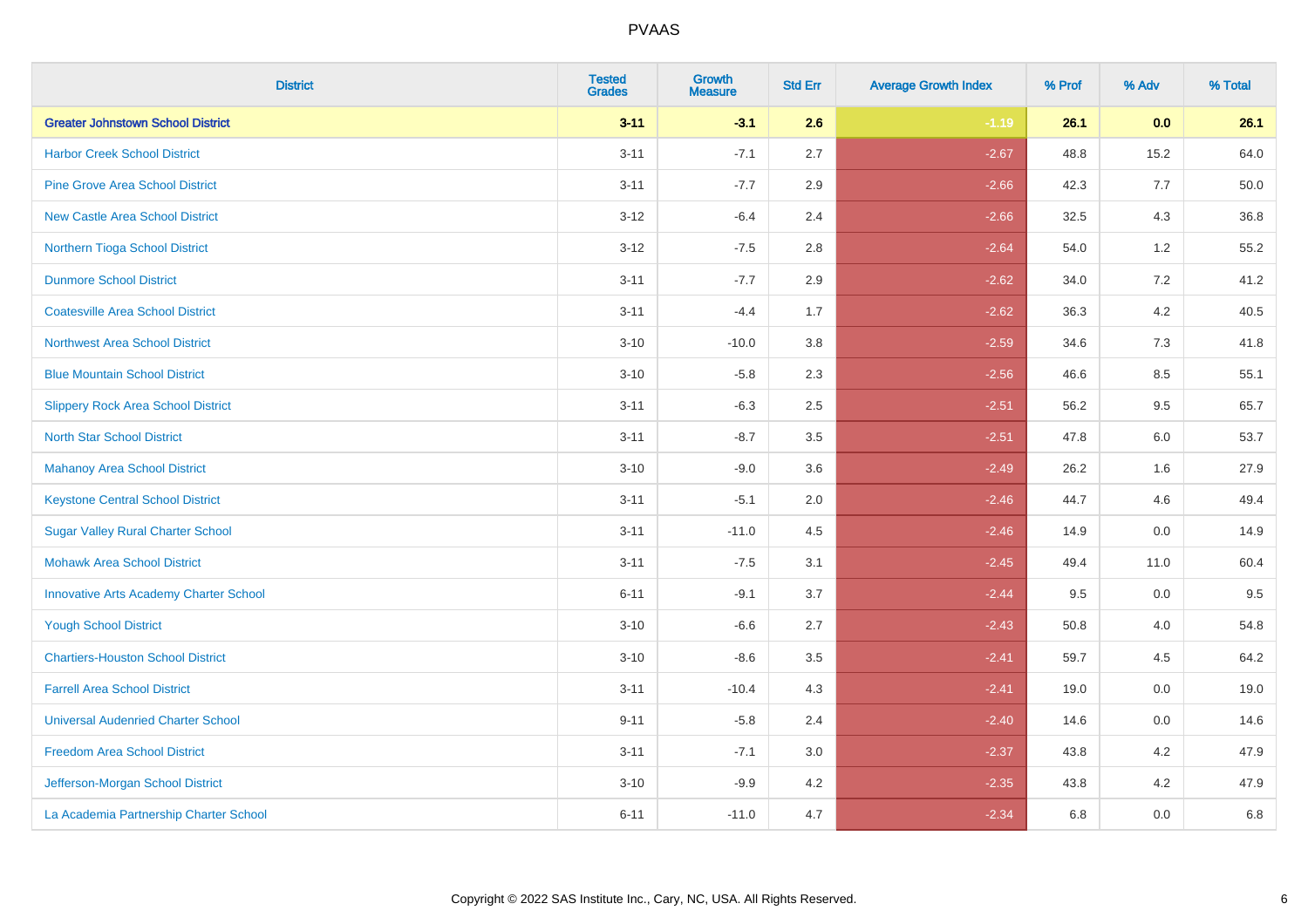| <b>District</b>                                   | <b>Tested</b><br><b>Grades</b> | <b>Growth</b><br><b>Measure</b> | <b>Std Err</b> | <b>Average Growth Index</b> | % Prof | % Adv   | % Total |
|---------------------------------------------------|--------------------------------|---------------------------------|----------------|-----------------------------|--------|---------|---------|
| <b>Greater Johnstown School District</b>          | $3 - 11$                       | $-3.1$                          | 2.6            | $-1.19$                     | 26.1   | 0.0     | 26.1    |
| <b>Southmoreland School District</b>              | $3 - 11$                       | $-8.3$                          | 3.6            | $-2.32$                     | 56.8   | $7.2\,$ | 64.0    |
| <b>Upper Moreland Township School District</b>    | $3 - 11$                       | $-5.0$                          | 2.2            | $-2.31$                     | 57.9   | 4.0     | 61.9    |
| South Williamsport Area School District           | $3 - 10$                       | $-5.7$                          | 2.5            | $-2.30$                     | 45.5   | 4.5     | 50.0    |
| Salisbury-Elk Lick School District                | $3 - 11$                       | $-13.5$                         | 5.9            | $-2.30$                     | 27.8   | 0.0     | 27.8    |
| Indiana Area School District                      | $3 - 11$                       | $-5.3$                          | 2.3            | $-2.28$                     | 47.6   | 18.4    | 66.1    |
| <b>Oxford Area School District</b>                | $3 - 11$                       | $-4.3$                          | 1.9            | $-2.26$                     | 41.3   | 8.0     | 49.3    |
| <b>Juniata County School District</b>             | $3 - 12$                       | $-4.9$                          | 2.1            | $-2.26$                     | 38.5   | 2.9     | 41.4    |
| <b>Portage Area School District</b>               | $3 - 10$                       | $-8.1$                          | 3.6            | $-2.26$                     | 40.6   | 9.4     | 50.0    |
| <b>Windber Area School District</b>               | $3 - 11$                       | $-7.2$                          | 3.2            | $-2.24$                     | 55.4   | 7.2     | 62.6    |
| <b>East Lycoming School District</b>              | $3 - 11$                       | $-6.0$                          | 2.7            | $-2.24$                     | 48.3   | 4.2     | 52.5    |
| <b>York Co School Of Technology</b>               | $9 - 12$                       | $-3.8$                          | 1.7            | $-2.22$                     | 39.1   | 5.6     | 44.7    |
| <b>Muncy School District</b>                      | $3 - 11$                       | $-8.1$                          | 3.7            | $-2.21$                     | 42.0   | $3.8\,$ | 45.8    |
| <b>West Middlesex Area School District</b>        | $3 - 10$                       | $-8.4$                          | $3.8\,$        | $-2.21$                     | 34.9   | 2.8     | 37.6    |
| Jim Thorpe Area School District                   | $3 - 11$                       | $-5.8$                          | 2.7            | $-2.19$                     | 33.3   | 7.4     | 40.7    |
| <b>Keystone Education Center Charter School</b>   | $3 - 12$                       | $-12.9$                         | 5.9            | $-2.19$                     | 28.0   | $0.0\,$ | 28.0    |
| <b>Perkiomen Valley School District</b>           | $3 - 11$                       | $-3.5$                          | 1.6            | $-2.18$                     | 53.8   | 13.4    | 67.2    |
| <b>Benton Area School District</b>                | $3 - 10$                       | $-9.7$                          | 4.5            | $-2.18$                     | 43.2   | 5.4     | 48.6    |
| Susquehanna Township School District              | $3 - 12$                       | $-5.8$                          | 2.7            | $-2.17$                     | 36.0   | 5.6     | 41.6    |
| <b>Crawford Central School District</b>           | $3 - 11$                       | $-4.7$                          | 2.2            | $-2.15$                     | 40.6   | 10.5    | 51.1    |
| <b>Aliquippa School District</b>                  | $3 - 11$                       | $-9.0$                          | 4.2            | $-2.14$                     | 11.0   | 0.0     | 11.0    |
| <b>Williams Valley School District</b>            | $3 - 11$                       | $-7.3$                          | 3.4            | $-2.13$                     | 23.2   | 0.0     | 23.2    |
| <b>Executive Education Academy Charter School</b> | $3 - 10$                       | $-6.5$                          | 3.1            | $-2.08$                     | 23.7   | 2.2     | 25.8    |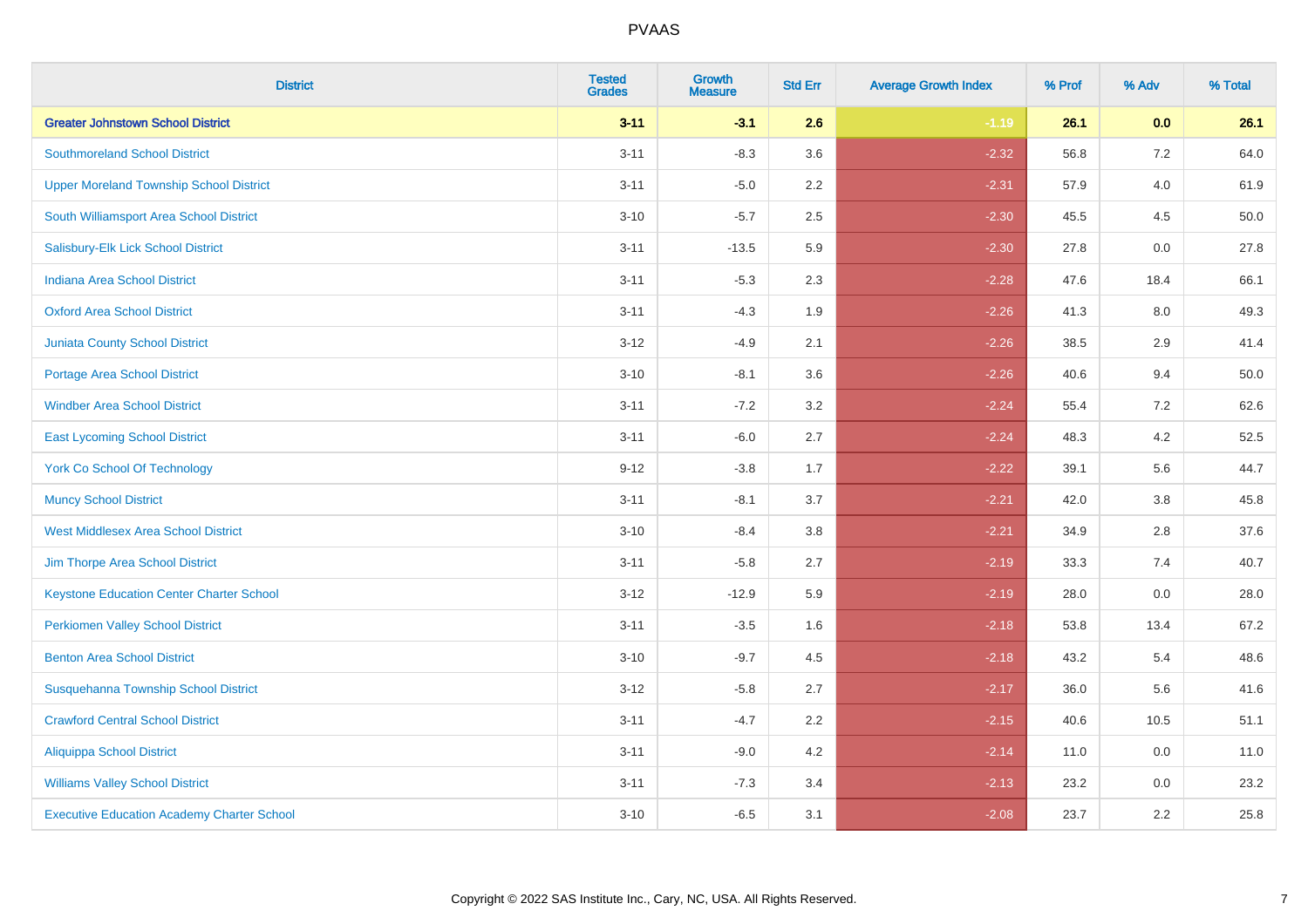| <b>District</b>                                | <b>Tested</b><br><b>Grades</b> | <b>Growth</b><br><b>Measure</b> | <b>Std Err</b> | <b>Average Growth Index</b> | % Prof | % Adv | % Total |
|------------------------------------------------|--------------------------------|---------------------------------|----------------|-----------------------------|--------|-------|---------|
| <b>Greater Johnstown School District</b>       | $3 - 11$                       | $-3.1$                          | 2.6            | $-1.19$                     | 26.1   | 0.0   | 26.1    |
| <b>Middletown Area School District</b>         | $3 - 11$                       | $-5.3$                          | 2.6            | $-2.05$                     | 46.4   | 5.3   | 51.7    |
| <b>Karns City Area School District</b>         | $3 - 11$                       | $-6.0$                          | 2.9            | $-2.03$                     | 53.1   | 8.3   | 61.5    |
| <b>Corry Area School District</b>              | $3 - 11$                       | $-5.3$                          | 2.6            | $-2.03$                     | 38.5   | 6.0   | 44.5    |
| <b>California Area School District</b>         | $3 - 10$                       | $-7.3$                          | 3.6            | $-2.02$                     | 42.6   | 9.8   | 52.5    |
| <b>Moshannon Valley School District</b>        | $3 - 10$                       | $-7.0$                          | 3.4            | $-2.01$                     | 48.5   | 0.0   | 48.5    |
| The New Academy Charter School                 | $8 - 11$                       | $-10.4$                         | 5.2            | $-2.00$                     | 0.0    | 0.0   | 0.0     |
| <b>Upper Dauphin Area School District</b>      | $3 - 11$                       | $-6.3$                          | 3.2            | $-1.98$                     | 37.4   | 4.8   | 42.2    |
| <b>Mount Union Area School District</b>        | $3 - 10$                       | $-6.1$                          | 3.1            | $-1.97$                     | 32.2   | 3.4   | 35.6    |
| <b>Forest City Regional School District</b>    | $3 - 12$                       | $-6.0$                          | 3.0            | $-1.96$                     | 44.1   | 0.0   | 44.1    |
| <b>Bermudian Springs School District</b>       | $3 - 11$                       | $-5.5$                          | 2.9            | $-1.94$                     | 56.4   | 6.8   | 63.2    |
| <b>Somerset Area School District</b>           | $3 - 11$                       | $-4.4$                          | 2.3            | $-1.93$                     | 44.4   | 14.9  | 59.3    |
| <b>Mount Pleasant Area School District</b>     | $3 - 11$                       | $-5.0$                          | 2.6            | $-1.93$                     | 52.6   | 0.0   | 52.6    |
| Gettysburg Area School District                | $3 - 11$                       | $-4.0$                          | 2.1            | $-1.89$                     | 45.3   | 14.0  | 59.3    |
| <b>Greensburg Salem School District</b>        | $3 - 11$                       | $-4.4$                          | 2.4            | $-1.88$                     | 47.6   | 4.9   | 52.4    |
| <b>East Allegheny School District</b>          | $3 - 11$                       | $-6.3$                          | 3.3            | $-1.87$                     | 31.9   | 9.7   | 41.7    |
| <b>Western Beaver County School District</b>   | $3 - 11$                       | $-7.8$                          | 4.2            | $-1.87$                     | 56.5   | 6.5   | 63.0    |
| <b>Central Columbia School District</b>        | $3 - 12$                       | $-4.8$                          | 2.6            | $-1.86$                     | 53.7   | 14.8  | 68.5    |
| <b>Kiski Area School District</b>              | $3 - 11$                       | $-3.7$                          | 2.0            | $-1.86$                     | 57.4   | 10.4  | 67.8    |
| <b>Brownsville Area School District</b>        | $3 - 12$                       | $-7.2$                          | 3.9            | $-1.83$                     | 34.4   | 6.1   | 40.5    |
| <b>Montrose Area School District</b>           | $3 - 10$                       | $-5.5$                          | 3.0            | $-1.82$                     | 46.7   | 5.4   | 52.2    |
| <b>Brandywine Heights Area School District</b> | $3 - 11$                       | $-4.9$                          | 2.7            | $-1.81$                     | 49.2   | 8.2   | 57.4    |
| <b>Pequea Valley School District</b>           | $3 - 11$                       | $-5.8$                          | 3.2            | $-1.80$                     | 39.8   | 9.1   | 48.9    |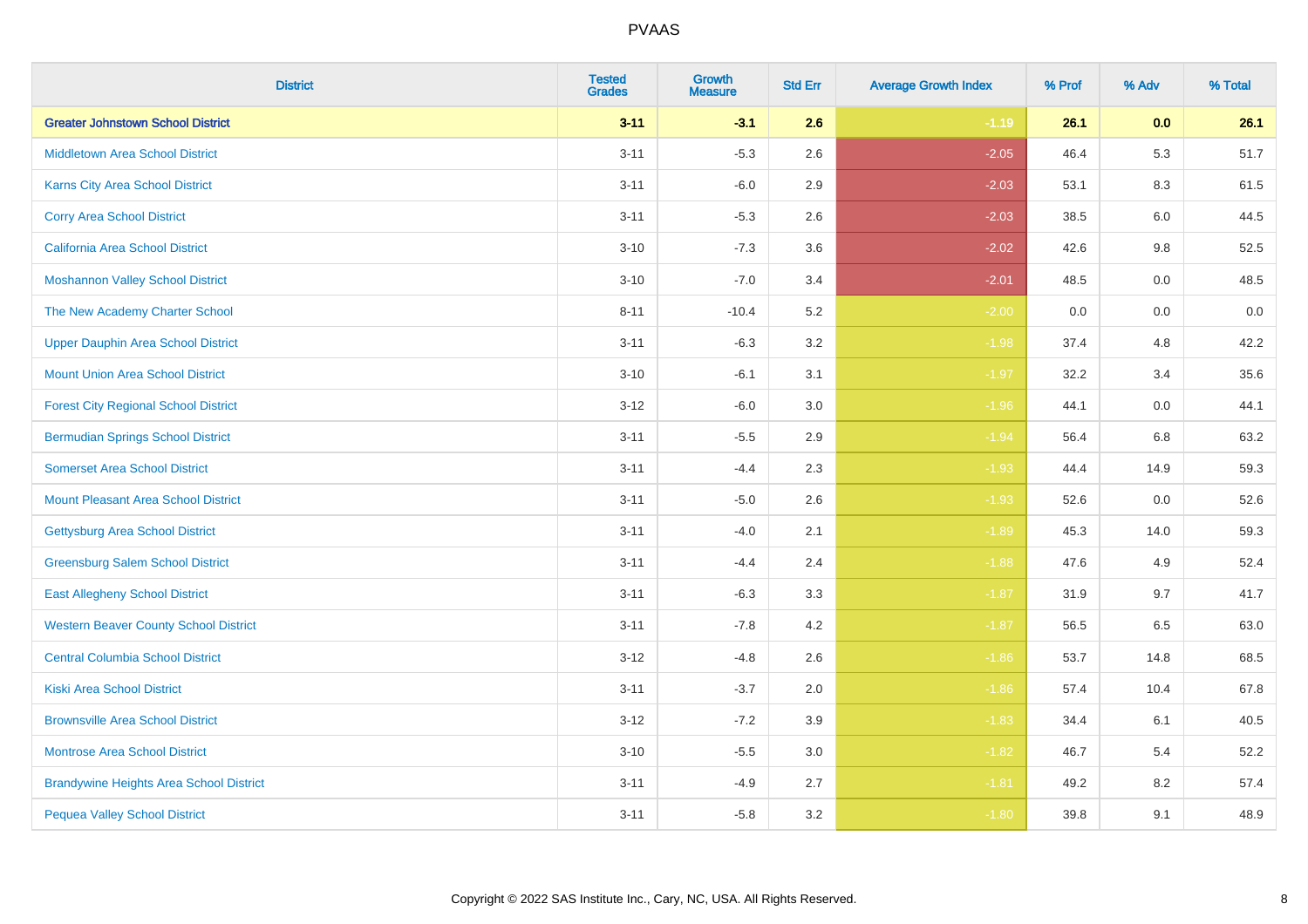| <b>District</b>                                                       | <b>Tested</b><br><b>Grades</b> | Growth<br><b>Measure</b> | <b>Std Err</b> | <b>Average Growth Index</b> | % Prof | % Adv   | % Total |
|-----------------------------------------------------------------------|--------------------------------|--------------------------|----------------|-----------------------------|--------|---------|---------|
| <b>Greater Johnstown School District</b>                              | $3 - 11$                       | $-3.1$                   | 2.6            | $-1.19$                     | 26.1   | 0.0     | 26.1    |
| <b>Pittston Area School District</b>                                  | $3 - 11$                       | $-10.1$                  | 5.6            | $-1.80$                     | 38.1   | 9.5     | 47.6    |
| <b>Washington School District</b>                                     | $3 - 11$                       | $-4.9$                   | 2.8            | $-1.76$                     | 30.1   | 2.4     | 32.5    |
| <b>Canton Area School District</b>                                    | $3 - 11$                       | $-5.5$                   | 3.2            | $-1.75$                     | 40.7   | 2.3     | 43.0    |
| <b>Old Forge School District</b>                                      | $3 - 12$                       | $-5.9$                   | 3.4            | $-1.73$                     | 52.9   | 7.1     | 60.0    |
| Perseus House Charter School Of Excellence                            | $6 - 11$                       | $-5.2$                   | 3.0            | $-1.72$                     | 16.5   | 0.0     | 16.5    |
| <b>Brentwood Borough School District</b>                              | $3 - 11$                       | $-5.3$                   | 3.0            | $-1.72$                     | 52.0   | 6.1     | 58.2    |
| <b>East Pennsboro Area School District</b>                            | $3 - 11$                       | $-4.2$                   | 2.5            | $-1.71$                     | 60.8   | 8.5     | 69.3    |
| <b>Twin Valley School District</b>                                    | $3 - 12$                       | $-3.6$                   | 2.1            | $-1.69$                     | 49.6   | 7.1     | 56.8    |
| <b>Pottstown School District</b>                                      | $3 - 12$                       | $-4.0$                   | 2.4            | $-1.68$                     | 29.8   | 1.2     | 31.0    |
| <b>Fairfield Area School District</b>                                 | $3 - 11$                       | $-5.6$                   | 3.4            | $-1.66$                     | 57.9   | 4.0     | 61.8    |
| <b>Shamokin Area School District</b>                                  | $3 - 11$                       | $-7.7$                   | 4.8            | $-1.60$                     | 38.1   | 3.2     | 41.3    |
| Preparatory Charter School Of Mathematics, Science, Tech, And Careers | $9 - 10$                       | $-4.0$                   | 2.5            | $-1.59$                     | 15.0   | $0.0\,$ | 15.0    |
| <b>Carbon Career &amp; Technical Institute</b>                        | $9 - 11$                       | $-5.7$                   | 3.6            | $-1.59$                     | 34.5   | 1.2     | 35.7    |
| <b>Tri-Valley School District</b>                                     | $3 - 10$                       | $-6.4$                   | 4.1            | $-1.57$                     | 37.0   | 4.4     | 41.3    |
| <b>Fort Cherry School District</b>                                    | $3 - 10$                       | $-5.9$                   | 3.8            | $-1.56$                     | 55.2   | 5.2     | 60.3    |
| <b>MaST Community Charter School</b>                                  | $3 - 10$                       | $-4.1$                   | 2.7            | $-1.52$                     | 44.0   | 9.5     | 53.4    |
| <b>Claysburg-Kimmel School District</b>                               | $3 - 11$                       | $-5.7$                   | 4.0            | $-1.42$                     | 42.9   | 8.2     | 51.0    |
| <b>Westmont Hilltop School District</b>                               | $3 - 11$                       | $-4.0$                   | 2.8            | $-1.40$                     | 36.3   | 13.3    | 49.6    |
| <b>Greencastle-Antrim School District</b>                             | $3 - 11$                       | $-3.0$                   | 2.2            | $-1.36$                     | 62.4   | $9.9\,$ | 72.3    |
| <b>Ferndale Area School District</b>                                  | $3 - 10$                       | $-5.8$                   | 4.3            | $-1.33$                     | 40.0   | 0.0     | 40.0    |
| Cambria Heights School District                                       | $3 - 10$                       | $-4.1$                   | 3.1            | $-1.32$                     | 51.0   | 6.0     | 57.0    |
| <b>Ellwood City Area School District</b>                              | $3 - 11$                       | $-4.2$                   | 3.2            | $-1.29$                     | 54.1   | 14.1    | 68.2    |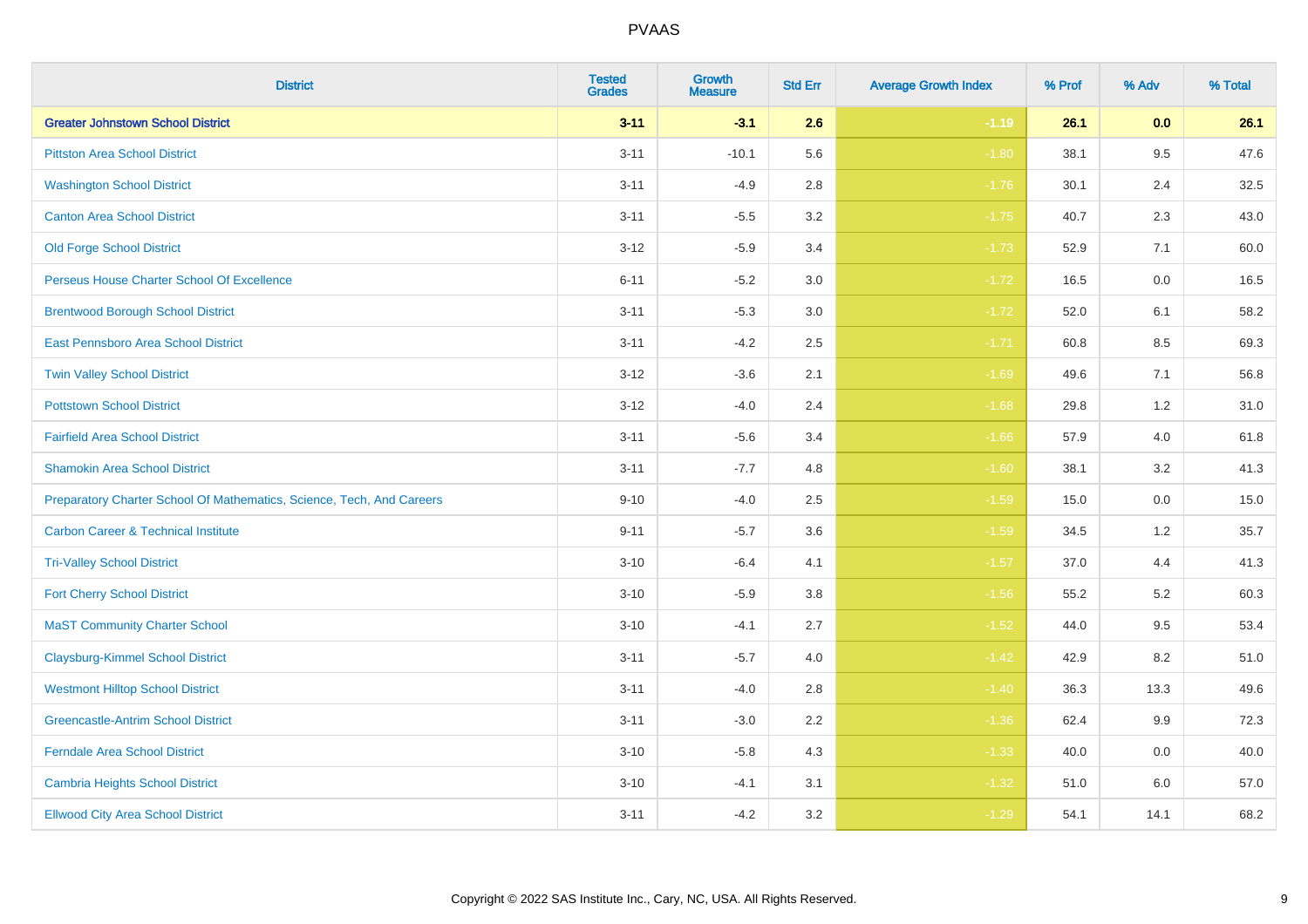| <b>District</b>                              | <b>Tested</b><br><b>Grades</b> | <b>Growth</b><br><b>Measure</b> | <b>Std Err</b> | <b>Average Growth Index</b> | % Prof | % Adv   | % Total |
|----------------------------------------------|--------------------------------|---------------------------------|----------------|-----------------------------|--------|---------|---------|
| <b>Greater Johnstown School District</b>     | $3 - 11$                       | $-3.1$                          | 2.6            | $-1.19$                     | 26.1   | 0.0     | 26.1    |
| <b>Shade-Central City School District</b>    | $3 - 11$                       | $-5.9$                          | 4.6            | $-1.28$                     | 27.8   | 0.0     | 27.8    |
| <b>Bristol Borough School District</b>       | $3 - 12$                       | $-4.3$                          | 3.4            | $-1.27$                     | 39.7   | 1.3     | 41.0    |
| <b>Troy Area School District</b>             | $3 - 10$                       | $-4.3$                          | 3.4            | $-1.26$                     | 43.2   | 5.7     | 48.9    |
| <b>Apollo-Ridge School District</b>          | $3 - 12$                       | $-4.7$                          | 3.7            | $-1.24$                     | 50.0   | 10.0    | 60.0    |
| <b>Elk Lake School District</b>              | $3 - 11$                       | $-4.0$                          | 3.3            | $-1.23$                     | 46.2   | 3.3     | 49.4    |
| <b>Scranton School District</b>              | $3 - 12$                       | $-2.9$                          | 2.4            | $-1.22$                     | 45.6   | 3.6     | 49.1    |
| <b>Riverview School District</b>             | $3 - 11$                       | $-4.6$                          | $3.8\,$        | $-1.20$                     | 57.9   | 15.8    | 73.7    |
| <b>Greater Johnstown School District</b>     | $3 - 11$                       | $-3.1$                          | 2.6            | $-1.19$                     | 26.1   | 0.0     | 26.1    |
| <b>Big Beaver Falls Area School District</b> | $3 - 11$                       | $-3.9$                          | 3.3            | $-1.18$                     | 34.1   | 3.5     | 37.6    |
| <b>Chichester School District</b>            | $3 - 11$                       | $-2.7$                          | 2.3            | $-1.17$                     | 44.6   | 6.6     | 51.2    |
| <b>Chestnut Ridge School District</b>        | $3 - 12$                       | $-3.4$                          | 2.9            | $-1.17$                     | 46.6   | 5.8     | 52.4    |
| <b>Kane Area School District</b>             | $3 - 10$                       | $-3.7$                          | 3.2            | $-1.17$                     | 39.5   | $9.9\,$ | 49.4    |
| <b>Antietam School District</b>              | $3 - 10$                       | $-4.3$                          | 3.8            | $-1.13$                     | 36.4   | 5.4     | 41.8    |
| <b>Jeannette City School District</b>        | $3 - 11$                       | $-4.3$                          | 3.8            | $-1.13$                     | 46.7   | $7.5\,$ | 54.2    |
| <b>Dallas School District</b>                | $3 - 11$                       | $-2.5$                          | 2.2            | $-1.12$                     | 54.9   | $7.6\,$ | 62.4    |
| Juniata Valley School District               | $3 - 11$                       | $-3.9$                          | 3.5            | $-1.10$                     | 44.4   | 3.5     | 47.8    |
| <b>Riverside School District</b>             | $3 - 11$                       | $-3.2$                          | 3.0            | $-1.09$                     | 43.0   | 9.0     | 52.0    |
| Conemaugh Township Area School District      | $3 - 12$                       | $-3.7$                          | 3.4            | $-1.09$                     | 53.8   | 17.6    | 71.4    |
| Oil City Area School District                | $3 - 11$                       | $-2.9$                          | 2.6            | $-1.08$                     | 44.4   | 5.8     | 50.2    |
| <b>Quaker Valley School District</b>         | $3 - 11$                       | $-2.8$                          | 2.6            | $-1.08$                     | 55.2   | 13.2    | 68.4    |
| <b>West Greene School District</b>           | $3 - 11$                       | $-4.5$                          | 4.3            | $-1.04$                     | 36.6   | 7.3     | 43.9    |
| <b>Lewisburg Area School District</b>        | $3 - 11$                       | $-2.7$                          | 2.6            | $-1.03$                     | 57.0   | 18.5    | 75.6    |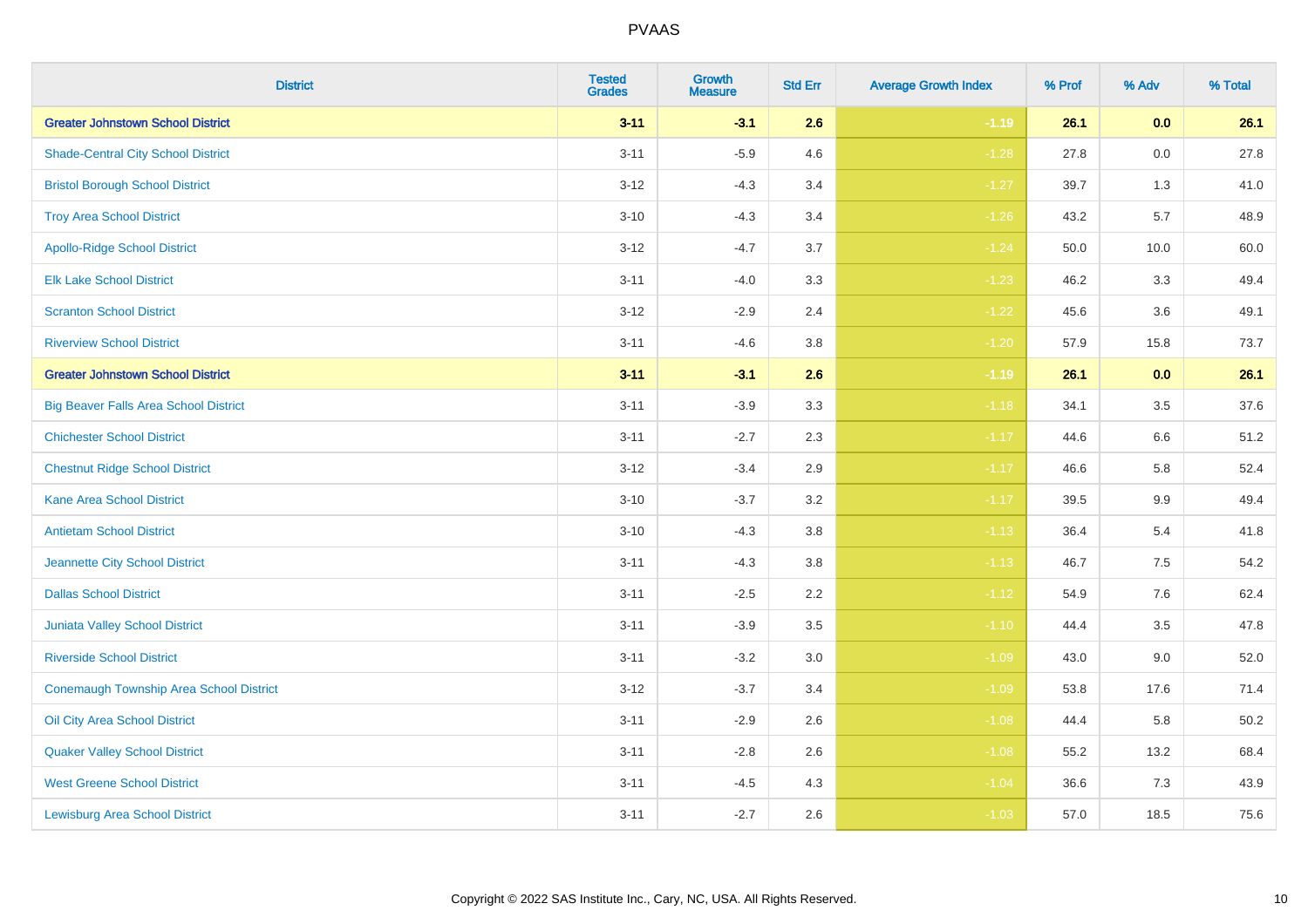| <b>District</b>                               | <b>Tested</b><br><b>Grades</b> | <b>Growth</b><br><b>Measure</b> | <b>Std Err</b> | <b>Average Growth Index</b> | % Prof | % Adv | % Total |
|-----------------------------------------------|--------------------------------|---------------------------------|----------------|-----------------------------|--------|-------|---------|
| <b>Greater Johnstown School District</b>      | $3 - 11$                       | $-3.1$                          | 2.6            | $-1.19$                     | 26.1   | 0.0   | 26.1    |
| <b>Valley Grove School District</b>           | $3 - 10$                       | $-3.7$                          | 3.7            | $-1.01$                     | 51.2   | 6.1   | 57.3    |
| <b>Seneca Valley School District</b>          | $3 - 11$                       | $-1.4$                          | 1.4            | $-0.99$                     | 57.2   | 11.4  | 68.6    |
| <b>North Hills School District</b>            | $3 - 11$                       | $-1.8$                          | 1.8            | $-0.96$                     | 59.1   | 14.1  | 73.2    |
| Imhotep Institute Charter High School         | $9 - 11$                       | $-5.3$                          | 5.8            | $-0.92$                     | 25.0   | 0.0   | 25.0    |
| <b>Wyoming Valley West School District</b>    | $3 - 11$                       | $-2.2$                          | 2.4            | $-0.91$                     | 49.4   | 3.0   | 52.4    |
| <b>Sullivan County School District</b>        | $3 - 10$                       | $-4.0$                          | 4.4            | $-0.90$                     | 66.7   | 2.6   | 69.2    |
| <b>Austin Area School District</b>            | $3 - 11$                       | $-5.7$                          | 6.4            | $-0.90$                     | 33.3   | 5.6   | 38.9    |
| <b>Columbia Borough School District</b>       | $3 - 12$                       | $-3.1$                          | 3.5            | $-0.89$                     | 29.5   | 1.9   | 31.4    |
| <b>Montour School District</b>                | $3 - 11$                       | $-1.8$                          | 2.1            | $-0.88$                     | 61.4   | 15.1  | 76.5    |
| <b>Charleroi School District</b>              | $3 - 11$                       | $-2.6$                          | 3.0            | $-0.86$                     | 55.7   | 7.4   | 63.1    |
| <b>Phoenixville Area School District</b>      | $3 - 11$                       | $-1.7$                          | 2.1            | $-0.83$                     | 59.9   | 10.6  | 70.5    |
| <b>Chartiers Valley School District</b>       | $3 - 11$                       | $-1.7$                          | 2.0            | $-0.81$                     | 54.7   | 8.4   | 63.1    |
| <b>Forest Area School District</b>            | $3 - 11$                       | $-4.4$                          | 5.4            | $-0.81$                     | 36.2   | 2.1   | 38.3    |
| <b>Lebanon School District</b>                | $3 - 11$                       | $-1.6$                          | 1.9            | $-0.80$                     | 24.4   | 2.6   | 27.0    |
| Shenango Area School District                 | $3 - 11$                       | $-2.6$                          | 3.3            | $-0.79$                     | 50.6   | 13.9  | 64.6    |
| <b>Northeast Bradford School District</b>     | $3 - 10$                       | $-3.1$                          | 4.0            | $-0.78$                     | 33.9   | 3.4   | 37.3    |
| <b>Conemaugh Valley School District</b>       | $3 - 12$                       | $-3.2$                          | 4.1            | $-0.78$                     | 48.2   | 5.6   | 53.7    |
| <b>Gillingham Charter School</b>              | $3 - 11$                       | $-4.4$                          | 5.6            | $-0.77$                     | 20.8   | 8.3   | 29.2    |
| <b>Turkeyfoot Valley Area School District</b> | $3 - 12$                       | $-4.3$                          | 5.6            | $-0.76$                     | 22.0   | 5.1   | 27.1    |
| <b>Bald Eagle Area School District</b>        | $3 - 11$                       | $-2.1$                          | 2.7            | $-0.75$                     | 48.4   | 9.4   | 57.7    |
| Huntingdon Area School District               | $3 - 11$                       | $-2.0$                          | 2.7            | $-0.72$                     | 36.8   | 10.3  | 47.0    |
| Mt Lebanon School District                    | $3 - 11$                       | $-1.0$                          | 1.5            | $-0.70$                     | 61.9   | 24.0  | 85.9    |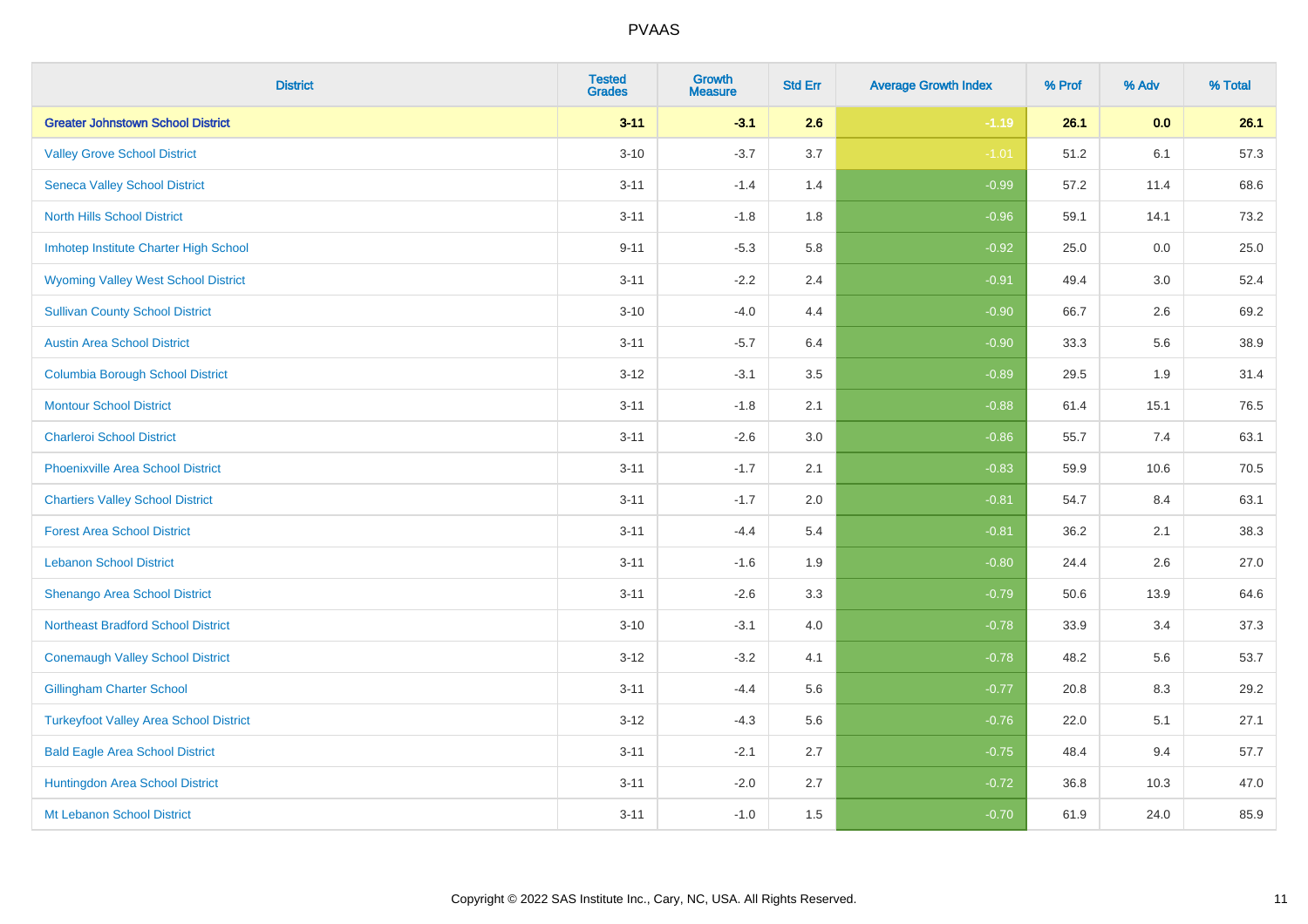| <b>District</b>                                         | <b>Tested</b><br><b>Grades</b> | <b>Growth</b><br><b>Measure</b> | <b>Std Err</b> | <b>Average Growth Index</b> | % Prof | % Adv | % Total |
|---------------------------------------------------------|--------------------------------|---------------------------------|----------------|-----------------------------|--------|-------|---------|
| <b>Greater Johnstown School District</b>                | $3 - 11$                       | $-3.1$                          | 2.6            | $-1.19$                     | 26.1   | 0.0   | 26.1    |
| <b>Lehighton Area School District</b>                   | $3 - 11$                       | $-1.6$                          | 2.3            | $-0.70$                     | 51.1   | 5.6   | 56.7    |
| <b>North Pocono School District</b>                     | $3 - 11$                       | $-2.3$                          | 3.4            | $-0.68$                     | 52.0   | 16.4  | 68.5    |
| <b>Cheltenham School District</b>                       | $3 - 11$                       | $-1.4$                          | 2.1            | $-0.67$                     | 46.1   | 10.0  | 56.1    |
| <b>Fannett-Metal School District</b>                    | $3 - 11$                       | $-3.4$                          | 5.1            | $-0.67$                     | 38.7   | 8.1   | 46.8    |
| <b>Susquehanna Community School District</b>            | $3 - 11$                       | $-2.8$                          | 4.2            | $-0.66$                     | 49.4   | 6.9   | 56.3    |
| <b>Burgettstown Area School District</b>                | $3 - 11$                       | $-2.1$                          | 3.4            | $-0.62$                     | 50.0   | 1.4   | 51.4    |
| <b>Clarion-Limestone Area School District</b>           | $3 - 12$                       | $-2.5$                          | 4.1            | $-0.60$                     | 56.8   | 6.8   | 63.6    |
| <b>Manheim Township School District</b>                 | $3 - 12$                       | $-0.9$                          | 1.6            | $-0.58$                     | 53.2   | 15.5  | 68.7    |
| <b>Central Greene School District</b>                   | $3 - 11$                       | $-1.6$                          | 2.8            | $-0.55$                     | 54.2   | 2.8   | 57.0    |
| <b>Mid Valley School District</b>                       | $3 - 10$                       | $-1.7$                          | 3.0            | $-0.55$                     | 45.1   | 7.8   | 52.9    |
| <b>Wyoming Area School District</b>                     | $3 - 10$                       | $-1.3$                          | 2.6            | $-0.50$                     | 53.8   | 10.8  | 64.6    |
| Canon-Mcmillan School District                          | $3 - 11$                       | $-0.8$                          | 1.6            | $-0.50$                     | 58.7   | 15.9  | 74.6    |
| South Side Area School District                         | $3 - 11$                       | $-1.6$                          | 3.3            | $-0.48$                     | 50.0   | 6.8   | 56.8    |
| <b>Elizabethtown Area School District</b>               | $3 - 12$                       | $-0.9$                          | 1.9            | $-0.47$                     | 50.0   | 11.2  | 61.2    |
| Center For Student Learning Charter School At Pennsbury | $6 - 12$                       | $-2.9$                          | 6.1            | $-0.47$                     | 42.9   | 0.0   | 42.9    |
| <b>Conewago Valley School District</b>                  | $3 - 12$                       | $-0.9$                          | 2.0            | $-0.45$                     | 51.7   | 9.6   | 61.3    |
| <b>Bangor Area School District</b>                      | $3 - 12$                       | $-0.9$                          | 2.0            | $-0.43$                     | 44.3   | 4.7   | 49.0    |
| <b>Shaler Area School District</b>                      | $3 - 11$                       | $-0.8$                          | 1.9            | $-0.43$                     | 49.1   | 9.6   | 58.7    |
| North Schuylkill School District                        | $3 - 11$                       | $-1.0$                          | 2.4            | $-0.42$                     | 41.8   | 5.1   | 46.8    |
| <b>Sharpsville Area School District</b>                 | $3 - 11$                       | $-1.4$                          | 3.5            | $-0.40$                     | 55.2   | 13.4  | 68.7    |
| <b>Bellwood-Antis School District</b>                   | $3 - 10$                       | $-1.2$                          | 3.2            | $-0.39$                     | 55.1   | 10.1  | 65.2    |
| <b>Palmerton Area School District</b>                   | $3 - 11$                       | $-1.2$                          | 3.0            | $-0.39$                     | 57.4   | 5.0   | 62.4    |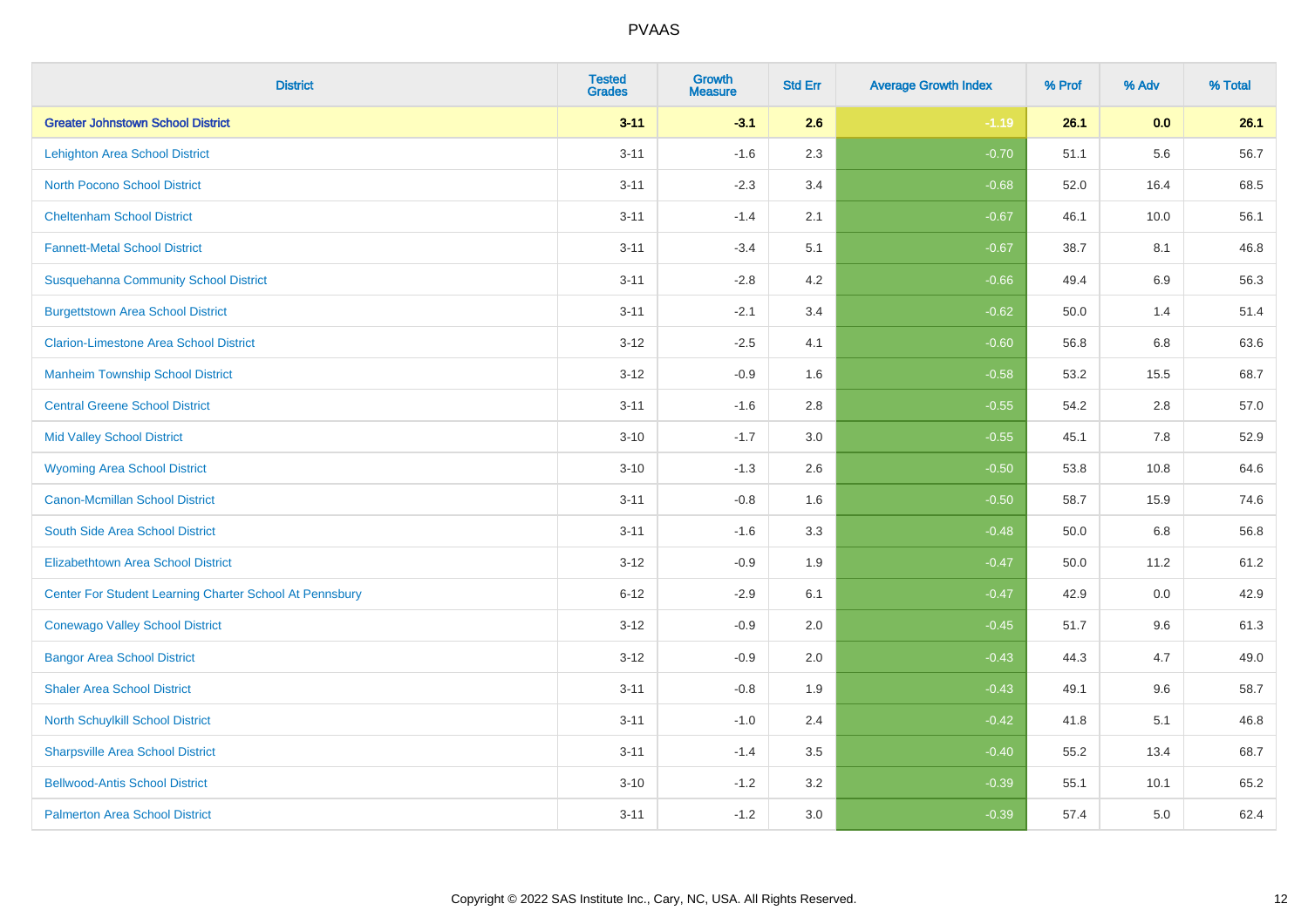| <b>District</b>                                    | <b>Tested</b><br><b>Grades</b> | <b>Growth</b><br><b>Measure</b> | <b>Std Err</b> | <b>Average Growth Index</b> | % Prof | % Adv   | % Total |
|----------------------------------------------------|--------------------------------|---------------------------------|----------------|-----------------------------|--------|---------|---------|
| <b>Greater Johnstown School District</b>           | $3 - 11$                       | $-3.1$                          | 2.6            | $-1.19$                     | 26.1   | 0.0     | 26.1    |
| Hope For Hyndman Charter School                    | $3 - 11$                       | $-2.0$                          | 6.1            | $-0.32$                     | 33.3   | 0.0     | 33.3    |
| <b>Albert Gallatin Area School District</b>        | $3 - 11$                       | $-0.8$                          | 2.4            | $-0.32$                     | 54.5   | 10.0    | 64.6    |
| <b>Cornell School District</b>                     | $3 - 11$                       | $-1.6$                          | 5.0            | $-0.32$                     | 33.8   | 1.5     | 35.4    |
| <b>Tuscarora School District</b>                   | $3 - 11$                       | $-0.6$                          | 2.3            | $-0.27$                     | 45.1   | 8.1     | 53.2    |
| <b>Penn Manor School District</b>                  | $3 - 11$                       | $-0.4$                          | 1.6            | $-0.25$                     | 51.9   | 12.6    | 64.5    |
| <b>Lakeview School District</b>                    | $3 - 11$                       | $-0.9$                          | 3.7            | $-0.24$                     | 60.3   | 3.2     | 63.5    |
| <b>Glendale School District</b>                    | $3 - 10$                       | $-0.9$                          | 3.7            | $-0.24$                     | 50.0   | 5.4     | 55.4    |
| <b>Girard School District</b>                      | $3 - 11$                       | $-0.6$                          | 2.7            | $-0.22$                     | 53.9   | 15.6    | 69.6    |
| <b>Harrisburg City School District</b>             | $3 - 11$                       | $-0.4$                          | 2.1            | $-0.19$                     | 15.1   | 0.4     | 15.5    |
| <b>Panther Valley School District</b>              | $3 - 12$                       | $-0.6$                          | 3.3            | $-0.19$                     | 47.9   | 4.3     | 52.1    |
| <b>Westinghouse Arts Academy Charter School</b>    | $9 - 10$                       | $-0.7$                          | 3.6            | $-0.19$                     | 59.2   | 8.4     | 67.6    |
| <b>Millville Area School District</b>              | $3 - 12$                       | $-0.9$                          | 4.7            | $-0.18$                     | 51.4   | 5.4     | 56.8    |
| <b>Mount Carmel Area School District</b>           | $3 - 11$                       | $-0.6$                          | 3.1            | $-0.18$                     | 45.3   | 2.1     | 47.4    |
| <b>Crestwood School District</b>                   | $3 - 11$                       | $-0.4$                          | 2.4            | $-0.17$                     | 57.4   | 17.0    | 74.4    |
| Southern Lehigh School District                    | $3 - 11$                       | $-0.4$                          | 2.3            | $-0.17$                     | 66.1   | 11.9    | 78.0    |
| <b>Achievement House Charter School</b>            | $7 - 11$                       | $-0.7$                          | 4.0            | $-0.17$                     | 32.5   | $2.6\,$ | 35.1    |
| <b>Bellefonte Area School District</b>             | $3 - 11$                       | $-0.4$                          | 2.2            | $-0.17$                     | 47.6   | 10.6    | 58.2    |
| <b>Otto-Eldred School District</b>                 | $3 - 11$                       | $-0.7$                          | 4.2            | $-0.15$                     | 56.2   | $6.2\,$ | 62.5    |
| <b>Oley Valley School District</b>                 | $3 - 11$                       | $-0.4$                          | 2.8            | $-0.15$                     | 43.1   | 12.9    | 56.0    |
| Philadelphia Electrical & Tech Charter High School | $10 - 10$                      | $-0.5$                          | 2.9            | $-0.15$                     | 8.8    | 0.0     | 8.8     |
| <b>Central Fulton School District</b>              | $3 - 11$                       | $-0.5$                          | 3.5            | $-0.14$                     | 51.4   | 8.6     | 60.0    |
| <b>Blue Ridge School District</b>                  | $3 - 11$                       | $-0.5$                          | 3.6            | $-0.12$                     | 44.6   | 3.1     | 47.7    |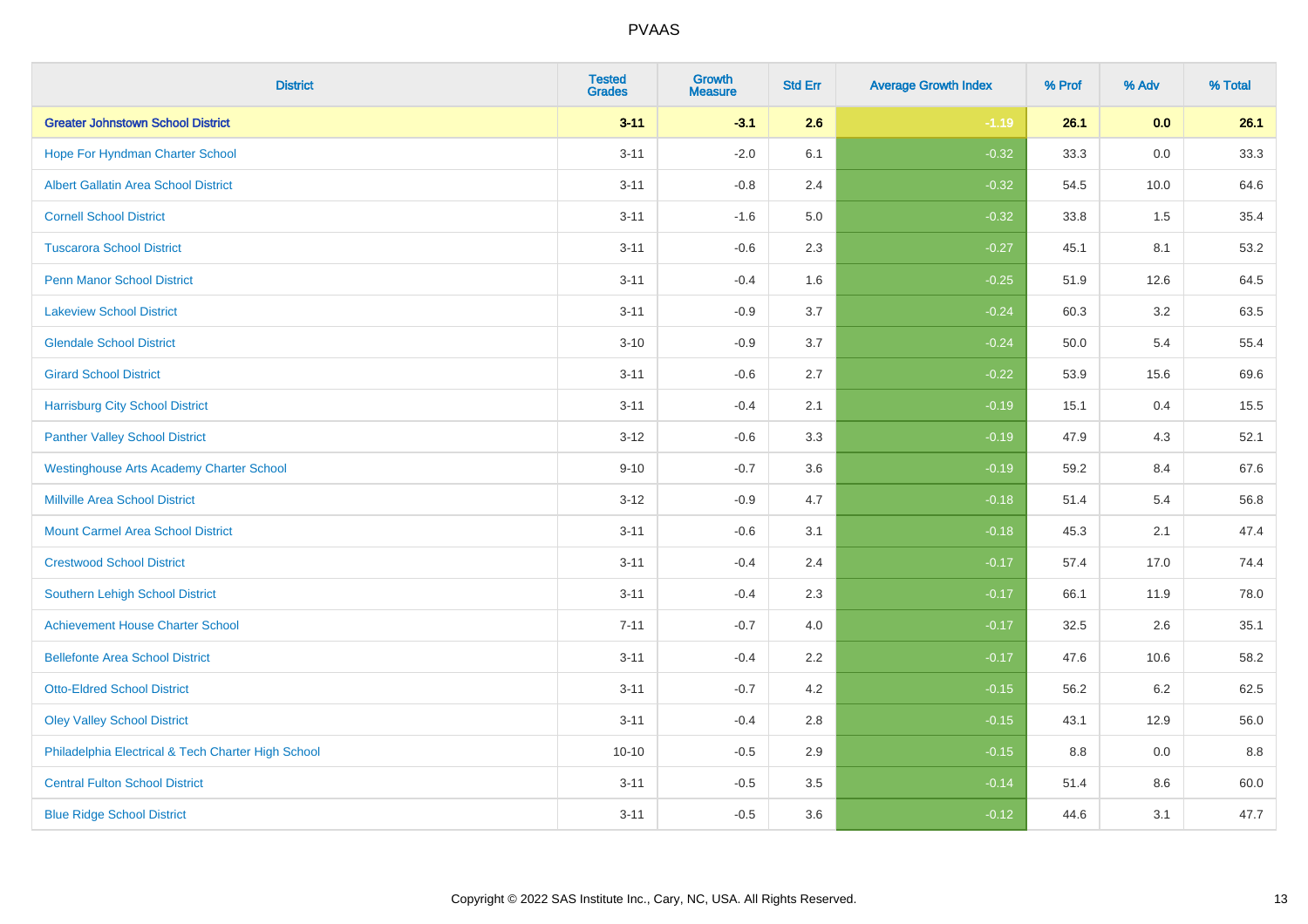| <b>District</b>                          | <b>Tested</b><br><b>Grades</b> | Growth<br><b>Measure</b> | <b>Std Err</b> | <b>Average Growth Index</b> | % Prof | % Adv | % Total |
|------------------------------------------|--------------------------------|--------------------------|----------------|-----------------------------|--------|-------|---------|
| <b>Greater Johnstown School District</b> | $3 - 11$                       | $-3.1$                   | 2.6            | $-1.19$                     | 26.1   | 0.0   | 26.1    |
| New Kensington-Arnold School District    | $3 - 11$                       | $-0.4$                   | 3.8            | $-0.10$                     | 40.7   | 3.7   | 44.4    |
| <b>Chester-Upland School District</b>    | $3 - 11$                       | $-0.3$                   | 2.7            | $-0.09$                     | 13.8   | 0.8   | 14.6    |
| <b>Warren County School District</b>     | $3 - 11$                       | $-0.1$                   | 1.8            | $-0.06$                     | 37.2   | 5.3   | 42.6    |
| <b>Mercer Area School District</b>       | $3 - 11$                       | $-0.2$                   | 3.3            | $-0.06$                     | 56.0   | 8.0   | 64.0    |
| <b>Avella Area School District</b>       | $3 - 12$                       | $-0.3$                   | 4.7            | $-0.05$                     | 49.3   | 14.5  | 63.8    |
| <b>Kutztown Area School District</b>     | $3 - 12$                       | $-0.2$                   | 3.2            | $-0.05$                     | 55.4   | 13.3  | 68.7    |
| <b>Susquenita School District</b>        | $3 - 11$                       | $-0.1$                   | 2.8            | $-0.01$                     | 47.7   | 10.1  | 57.8    |
| <b>Penn Cambria School District</b>      | $3 - 11$                       | $-0.0$                   | 2.7            | $-0.01$                     | 61.5   | 7.7   | 69.2    |
| <b>Wilkes-Barre Area School District</b> | $3 - 11$                       | 0.1                      | 3.2            | 0.02                        | 35.5   | 5.4   | 40.9    |
| East Stroudsburg Area School District    | $3 - 11$                       | 0.1                      | 1.6            | 0.05                        | 45.8   | 7.8   | 53.6    |
| <b>West Branch Area School District</b>  | $3 - 11$                       | 0.2                      | 3.8            | 0.05                        | 47.2   | 1.9   | 49.1    |
| <b>Hempfield School District</b>         | $3 - 11$                       | 0.1                      | 1.4            | 0.08                        | 58.2   | 9.9   | 68.2    |
| Insight PA Cyber Charter School          | $3 - 11$                       | 0.7                      | 5.7            | 0.12                        | 50.0   | 4.8   | 54.8    |
| <b>Danville Area School District</b>     | $3 - 11$                       | 0.4                      | 2.6            | 0.15                        | 57.4   | 18.4  | 75.7    |
| <b>Smethport Area School District</b>    | $3 - 12$                       | 0.6                      | 3.9            | 0.15                        | 37.0   | 1.8   | 38.9    |
| Northern Lebanon School District         | $3 - 11$                       | 0.4                      | 2.5            | 0.15                        | 28.0   | 3.0   | 31.0    |
| <b>Brockway Area School District</b>     | $3 - 11$                       | 0.6                      | 3.6            | 0.16                        | 49.2   | 7.7   | 56.9    |
| <b>Reynolds School District</b>          | $3 - 10$                       | 0.5                      | 3.4            | 0.16                        | 52.1   | 7.0   | 59.2    |
| <b>Jersey Shore Area School District</b> | $3 - 11$                       | 0.5                      | 2.6            | 0.21                        | 47.1   | 9.2   | 56.2    |
| <b>Bloomsburg Area School District</b>   | $3 - 10$                       | 0.7                      | 3.0            | 0.23                        | 55.9   | 11.8  | 67.6    |
| <b>Greenville Area School District</b>   | $3 - 11$                       | 0.7                      | 2.9            | 0.26                        | 53.4   | 6.9   | 60.3    |
| <b>Greater Latrobe School District</b>   | $3 - 11$                       | 0.6                      | 1.9            | 0.31                        | 55.5   | 14.1  | 69.5    |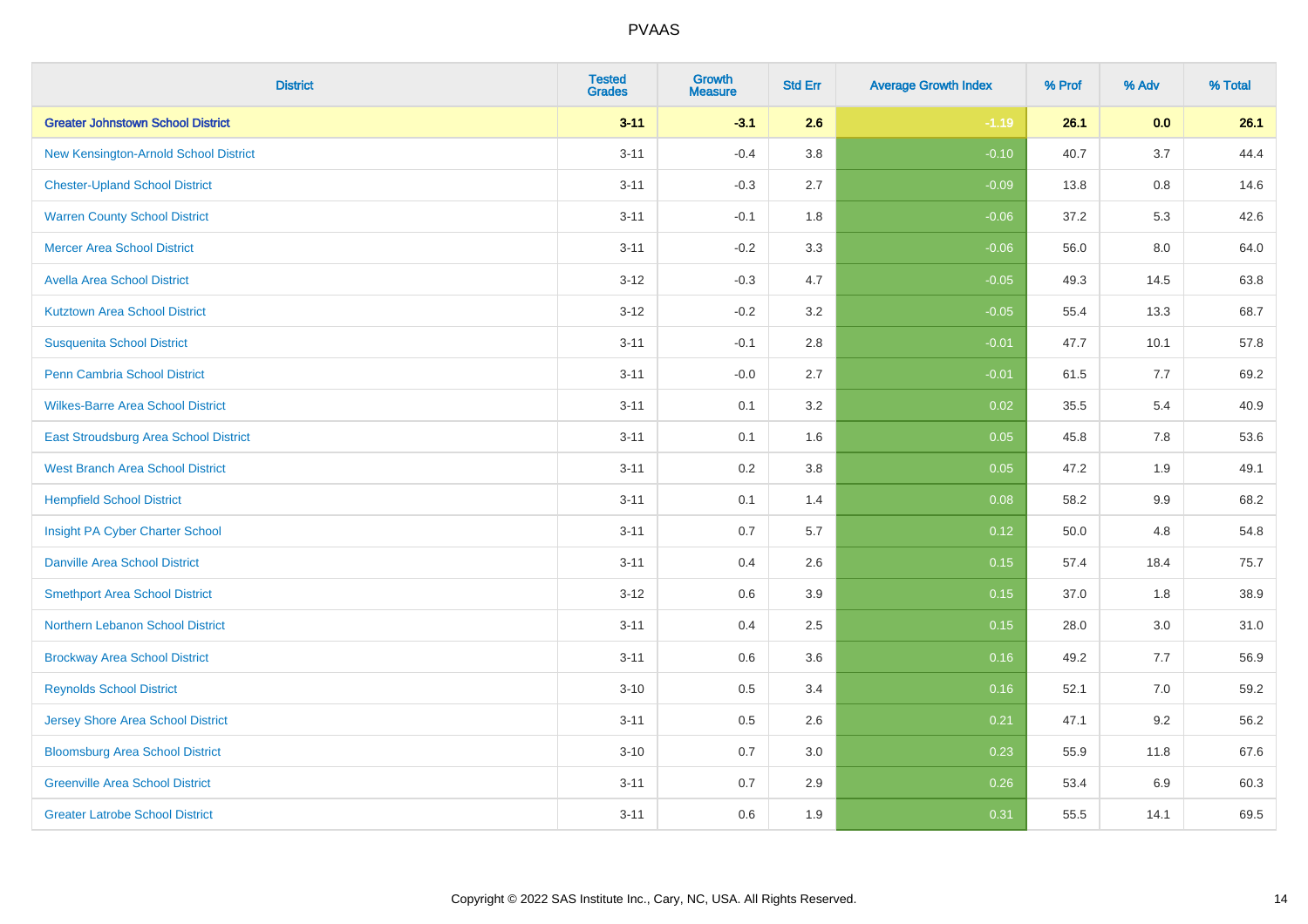| <b>District</b>                                   | <b>Tested</b><br><b>Grades</b> | Growth<br><b>Measure</b> | <b>Std Err</b> | <b>Average Growth Index</b> | % Prof | % Adv   | % Total |
|---------------------------------------------------|--------------------------------|--------------------------|----------------|-----------------------------|--------|---------|---------|
| <b>Greater Johnstown School District</b>          | $3 - 11$                       | $-3.1$                   | 2.6            | $-1.19$                     | 26.1   | 0.0     | 26.1    |
| Lehigh Valley Academy Regional Charter School     | $3 - 11$                       | 0.7                      | 2.3            | 0.32                        | 46.3   | $5.0\,$ | 51.4    |
| <b>Lower Dauphin School District</b>              | $3 - 11$                       | 0.6                      | 1.9            | 0.33                        | 49.2   | 12.6    | 61.8    |
| <b>Wyomissing Area School District</b>            | $3 - 12$                       | 0.8                      | 2.6            | 0.33                        | 55.7   | 17.6    | 73.3    |
| <b>Mastery Charter School - Thomas Campus</b>     | $3 - 10$                       | 2.1                      | 6.2            | 0.33                        | 28.6   | 0.0     | 28.6    |
| <b>Wallingford-Swarthmore School District</b>     | $3 - 10$                       | 0.9                      | 2.4            | 0.38                        | 64.4   | 22.7    | 87.1    |
| <b>Gateway School District</b>                    | $3 - 11$                       | $0.8\,$                  | 2.2            | 0.38                        | 52.1   | 13.8    | 65.9    |
| <b>Lakeland School District</b>                   | $3 - 11$                       | 1.1                      | 2.8            | 0.38                        | 48.6   | 3.7     | 52.3    |
| <b>South Eastern School District</b>              | $3 - 11$                       | 0.9                      | 2.4            | 0.39                        | 54.8   | $6.6\,$ | 61.4    |
| <b>Tussey Mountain School District</b>            | $3 - 12$                       | 1.5                      | 3.7            | 0.40                        | 38.6   | 1.8     | 40.4    |
| <b>Newport School District</b>                    | $3 - 12$                       | 1.4                      | 3.5            | 0.41                        | 51.5   | 10.3    | 61.8    |
| <b>Galeton Area School District</b>               | $3 - 11$                       | 2.2                      | 5.3            | 0.42                        | 41.3   | 4.4     | 45.6    |
| <b>Mastery Charter High School-Lenfest Campus</b> | $7 - 11$                       | 2.5                      | 5.7            | 0.43                        | 40.0   | 0.0     | 40.0    |
| <b>Union Area School District</b>                 | $3 - 11$                       | 1.9                      | 4.3            | 0.44                        | 61.5   | 0.0     | 61.5    |
| <b>Roberto Clemente Charter School</b>            | $3 - 12$                       | 2.2                      | 4.9            | 0.45                        | 27.5   | 5.0     | 32.5    |
| <b>Purchase Line School District</b>              | $3 - 12$                       | 1.7                      | 3.5            | 0.47                        | 43.1   | 5.4     | 48.5    |
| <b>Upper Adams School District</b>                | $3 - 11$                       | 1.3                      | 2.9            | 0.47                        | 55.2   | 8.6     | 63.8    |
| <b>Hanover Area School District</b>               | $3 - 11$                       | 2.2                      | 4.6            | 0.48                        | 42.9   | 5.7     | 48.6    |
| <b>Radnor Township School District</b>            | $3 - 12$                       | 1.0                      | 2.1            | 0.50                        | 65.0   | 23.2    | 88.2    |
| <b>Union School District</b>                      | $3 - 12$                       | 2.3                      | 4.2            | 0.54                        | 32.6   | 7.0     | 39.5    |
| <b>Schuylkill Valley School District</b>          | $3 - 11$                       | 1.4                      | 2.5            | 0.56                        | 55.1   | 10.2    | 65.3    |
| <b>Forbes Road School District</b>                | $3 - 11$                       | 2.8                      | 5.1            | 0.56                        | 41.4   | 10.3    | 51.7    |
| <b>Commodore Perry School District</b>            | $3 - 11$                       | 3.2                      | 5.5            | 0.58                        | 58.3   | 0.0     | 58.3    |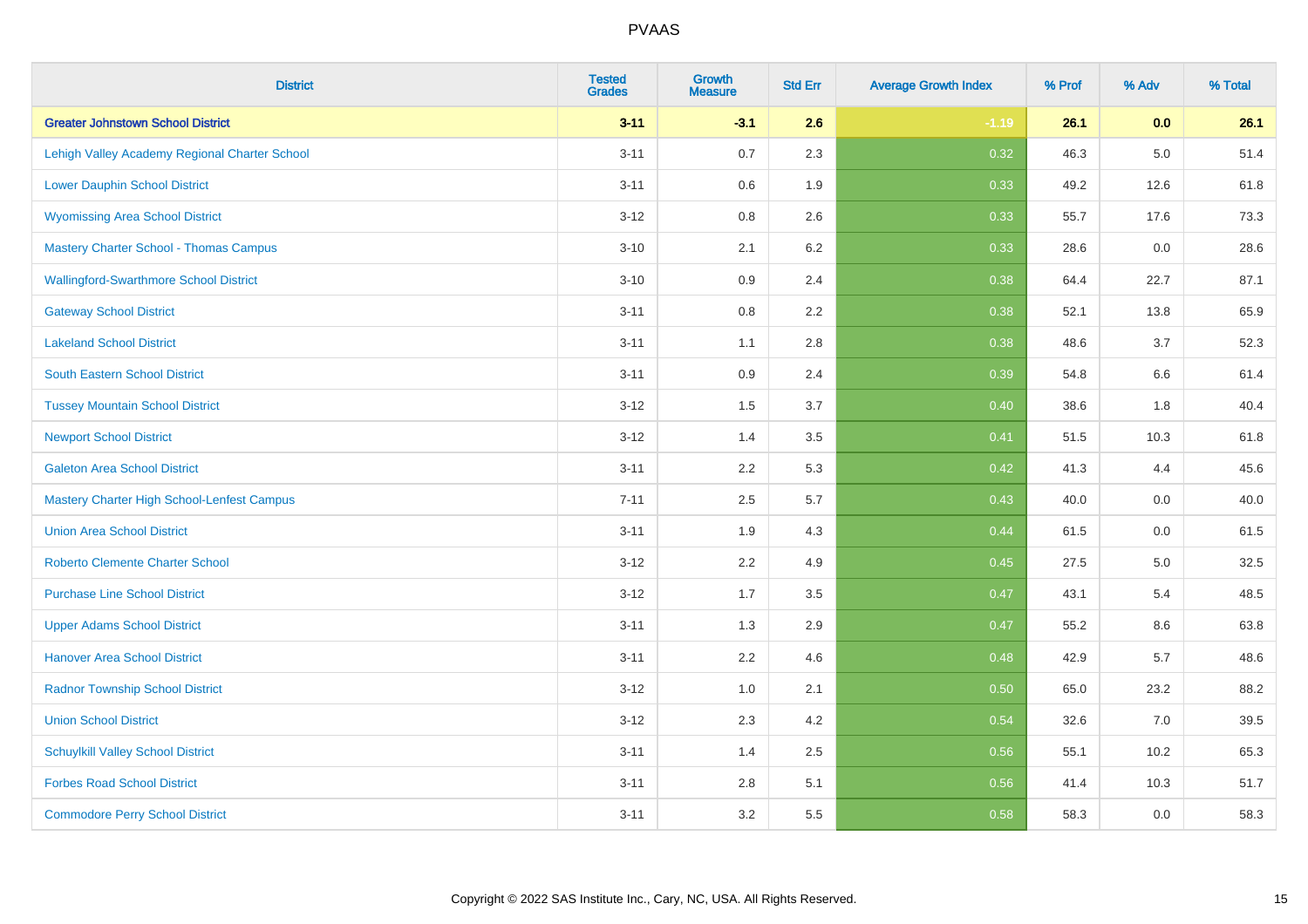| <b>District</b>                                | <b>Tested</b><br><b>Grades</b> | <b>Growth</b><br><b>Measure</b> | <b>Std Err</b> | <b>Average Growth Index</b> | % Prof | % Adv   | % Total |
|------------------------------------------------|--------------------------------|---------------------------------|----------------|-----------------------------|--------|---------|---------|
| <b>Greater Johnstown School District</b>       | $3 - 11$                       | $-3.1$                          | 2.6            | $-1.19$                     | 26.1   | 0.0     | 26.1    |
| <b>Laurel School District</b>                  | $3 - 11$                       | 1.8                             | 3.1            | 0.59                        | 70.1   | $2.3\,$ | 72.4    |
| <b>United School District</b>                  | $3 - 11$                       | 2.1                             | 3.4            | 0.63                        | 60.3   | 6.6     | 66.9    |
| <b>Athens Area School District</b>             | $3 - 11$                       | 1.6                             | 2.5            | 0.64                        | 46.9   | 7.6     | 54.5    |
| <b>Harmony Area School District</b>            | $3 - 10$                       | 4.5                             | 6.3            | 0.72                        | 33.3   | 13.3    | 46.7    |
| <b>Southeastern Greene School District</b>     | $3 - 10$                       | 3.3                             | 4.6            | 0.72                        | 57.6   | 6.1     | 63.6    |
| Urban Pathways 6-12 Charter School             | $6 - 11$                       | 4.8                             | 6.4            | 0.75                        | 28.6   | 0.0     | 28.6    |
| <b>Camp Hill School District</b>               | $3 - 12$                       | 2.3                             | 3.0            | 0.78                        | 53.6   | 17.5    | 71.1    |
| <b>Marple Newtown School District</b>          | $3 - 11$                       | 2.0                             | 2.4            | 0.81                        | 57.6   | 12.8    | 70.4    |
| <b>Mcguffey School District</b>                | $3 - 11$                       | 2.1                             | 2.6            | 0.81                        | 57.7   | 3.1     | 60.8    |
| <b>North Clarion County School District</b>    | $3 - 12$                       | 3.7                             | 4.3            | 0.85                        | 67.5   | 15.0    | 82.5    |
| <b>West Jefferson Hills School District</b>    | $3 - 11$                       | 1.8                             | 2.1            | 0.88                        | 55.7   | 20.8    | 76.4    |
| South Fayette Township School District         | $3 - 11$                       | 1.7                             | 2.0            | 0.88                        | 61.0   | 26.5    | 87.6    |
| <b>Bedford Area School District</b>            | $3 - 11$                       | 2.5                             | 2.6            | 0.93                        | 48.5   | 10.0    | 58.5    |
| Northwestern Lehigh School District            | $3 - 11$                       | 2.2                             | 2.3            | 0.93                        | 53.3   | 9.7     | 63.0    |
| <b>Keystone School District</b>                | $3 - 11$                       | 3.1                             | 3.3            | 0.94                        | 50.6   | 6.5     | 57.1    |
| <b>Baldwin-Whitehall School District</b>       | $3 - 11$                       | 1.8                             | 1.9            | 0.94                        | 58.6   | 8.6     | 67.1    |
| <b>Clairton City School District</b>           | $3 - 11$                       | 3.5                             | 3.7            | 0.95                        | 13.4   | 0.0     | 13.4    |
| <b>Lower Moreland Township School District</b> | $3 - 11$                       | 2.0                             | 2.2            | 0.95                        | 62.8   | 17.0    | 79.8    |
| <b>Berlin Brothersvalley School District</b>   | $3 - 11$                       | 4.0                             | 4.2            | 0.96                        | 48.8   | 14.0    | 62.8    |
| <b>Hopewell Area School District</b>           | $3 - 11$                       | 2.6                             | 2.7            | 0.97                        | 58.4   | 4.0     | 62.4    |
| <b>Bensalem Township School District</b>       | $3 - 11$                       | 1.6                             | 1.6            | 0.98                        | 38.8   | 8.3     | 47.1    |
| Lehigh Career & Technical Institute            | $10 - 12$                      | 5.6                             | 5.6            | 0.99                        | 78.3   | 0.0     | 78.3    |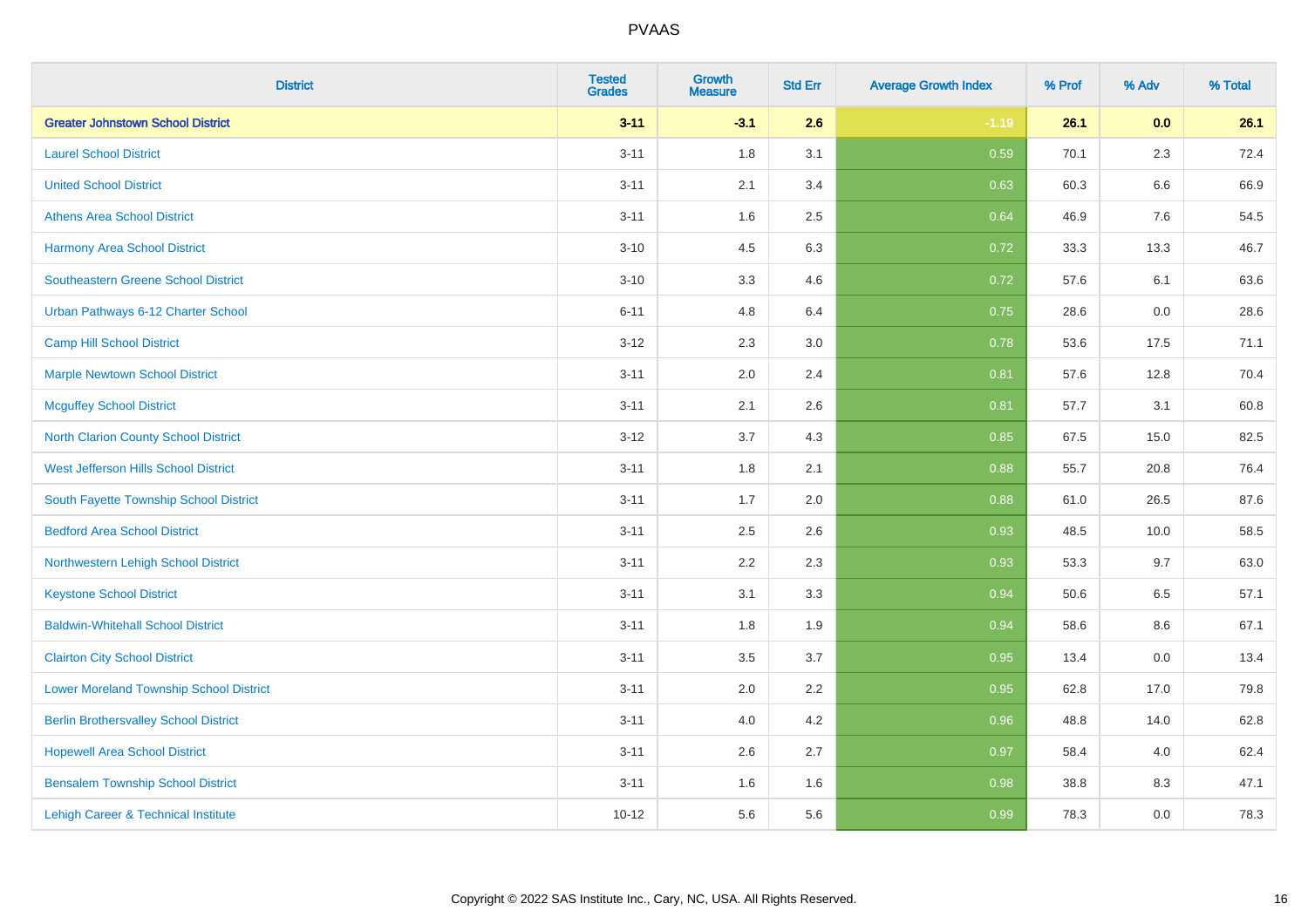| <b>District</b>                               | <b>Tested</b><br><b>Grades</b> | <b>Growth</b><br><b>Measure</b> | <b>Std Err</b> | <b>Average Growth Index</b> | % Prof | % Adv | % Total |
|-----------------------------------------------|--------------------------------|---------------------------------|----------------|-----------------------------|--------|-------|---------|
| <b>Greater Johnstown School District</b>      | $3 - 11$                       | $-3.1$                          | 2.6            | $-1.19$                     | 26.1   | 0.0   | 26.1    |
| Mastery Charter School - Pickett Campus       | $6 - 10$                       | 5.6                             | 5.7            | 1.00                        | 27.8   | 0.0   | 27.8    |
| <b>Tunkhannock Area School District</b>       | $3 - 11$                       | 2.3                             | 2.2            | 1.01                        | 44.9   | 9.6   | 54.6    |
| <b>Manheim Central School District</b>        | $3 - 11$                       | 2.1                             | 2.1            | 1.01                        | 53.2   | 11.6  | 64.8    |
| <b>Franklin Regional School District</b>      | $3 - 11$                       | 2.0                             | 1.9            | 1.02                        | 66.7   | 15.5  | 82.1    |
| <b>Williamsport Area School District</b>      | $3 - 11$                       | 1.9                             | 1.8            | 1.04                        | 44.1   | 12.8  | 56.9    |
| <b>General Mclane School District</b>         | $3 - 11$                       | 3.1                             | 2.9            | 1.07                        | 62.3   | 4.9   | 67.2    |
| Meyersdale Area School District               | $3 - 11$                       | 4.2                             | 4.0            | 1.07                        | 43.1   | 6.9   | 50.0    |
| Leechburg Area School District                | $3 - 11$                       | 4.4                             | 4.0            | 1.09                        | 47.8   | 19.6  | 67.4    |
| Morrisville Borough School District           | $3 - 11$                       | 4.8                             | 4.3            | $1.10$                      | 30.2   | 2.3   | 32.6    |
| <b>Tidioute Community Charter School</b>      | $3 - 11$                       | 5.7                             | 5.1            | 1.11                        | 34.4   | 21.9  | 56.2    |
| Esperanza Cyber Charter School                | $3 - 11$                       | 7.1                             | 6.1            | 1.16                        | 9.1    | 0.0   | 9.1     |
| <b>Central Cambria School District</b>        | $3 - 11$                       | 3.0                             | 2.5            | 1.17                        | 56.2   | 9.7   | 66.0    |
| <b>Shanksville-Stonycreek School District</b> | $3 - 10$                       | 7.0                             | 5.9            | 1.20                        | 64.7   | 17.6  | 82.4    |
| <b>Port Allegany School District</b>          | $3 - 11$                       | 4.4                             | 3.6            | 1.21                        | 28.1   | 9.4   | 37.5    |
| <b>Halifax Area School District</b>           | $3 - 11$                       | 4.7                             | 3.9            | 1.22                        | 61.5   | 9.6   | 71.2    |
| <b>Woodland Hills School District</b>         | $3-12$                         | 3.2                             | 2.6            | 1.22                        | 31.4   | 3.6   | 35.0    |
| <b>Line Mountain School District</b>          | $3 - 11$                       | 4.1                             | 3.2            | 1.27                        | 52.9   | 9.2   | 62.1    |
| <b>Donegal School District</b>                | $3 - 12$                       | 3.1                             | 2.4            | 1.29                        | 60.6   | 9.1   | 69.7    |
| <b>Fairview School District</b>               | $3 - 11$                       | 3.4                             | 2.6            | 1.32                        | 57.2   | 17.6  | 74.8    |
| <b>Spring Cove School District</b>            | $3 - 11$                       | 3.4                             | 2.5            | 1.33                        | 47.8   | 12.7  | 60.4    |
| <b>Ligonier Valley School District</b>        | $3 - 11$                       | 4.2                             | 3.1            | 1.34                        | 59.1   | 10.3  | 69.5    |
| Mastery Charter School - Shoemaker Campus     | $7 - 10$                       | 4.1                             | 3.0            | 1.34                        | 20.9   | 3.3   | 24.2    |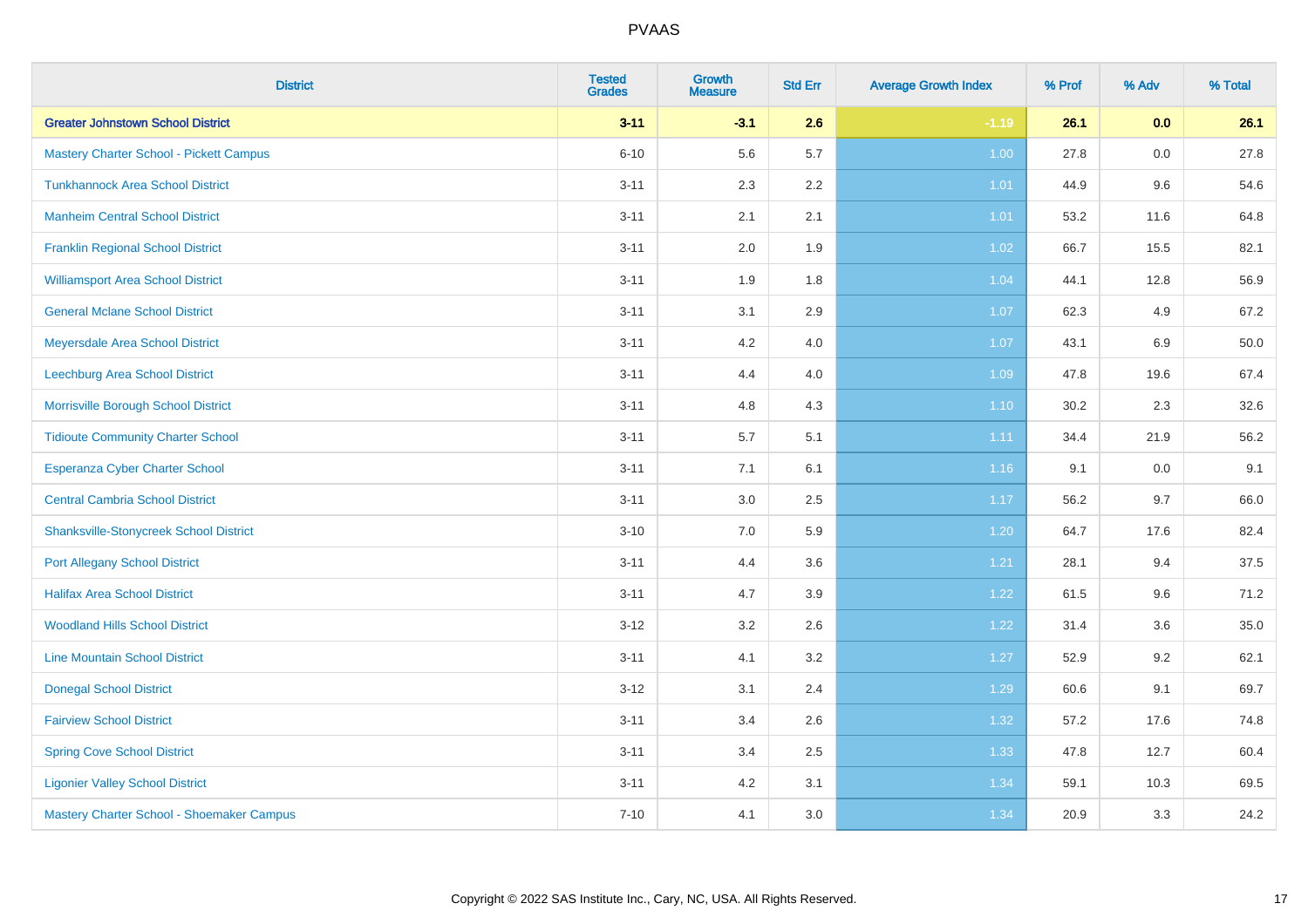| <b>District</b>                                    | <b>Tested</b><br><b>Grades</b> | <b>Growth</b><br><b>Measure</b> | <b>Std Err</b> | <b>Average Growth Index</b> | % Prof | % Adv | % Total |
|----------------------------------------------------|--------------------------------|---------------------------------|----------------|-----------------------------|--------|-------|---------|
| <b>Greater Johnstown School District</b>           | $3 - 11$                       | $-3.1$                          | 2.6            | $-1.19$                     | 26.1   | 0.0   | 26.1    |
| <b>Pottsgrove School District</b>                  | $3 - 11$                       | $2.8\,$                         | 2.0            | 1.35                        | 44.0   | 10.0  | 53.9    |
| <b>MaST Community Charter School II</b>            | $3 - 10$                       | 4.4                             | 3.2            | 1.37                        | 28.4   | 3.4   | 31.8    |
| <b>West York Area School District</b>              | $3 - 12$                       | 3.2                             | 2.3            | 1.38                        | 53.8   | 4.4   | 58.2    |
| Capital Area School for the Arts Charter School    | $9 - 11$                       | 5.8                             | 4.1            | 1.39                        | 59.3   | 18.6  | 78.0    |
| <b>KIPP Dubois Charter School</b>                  | $9 - 10$                       | 4.7                             | 3.3            | 1.40                        | 31.0   | 1.4   | 32.4    |
| <b>Lincoln Park Performing Arts Charter School</b> | $7 - 11$                       | 3.6                             | 2.5            | 1.42                        | 59.6   | 14.7  | 74.3    |
| <b>Methacton School District</b>                   | $3 - 11$                       | 2.5                             | 1.7            | 1.43                        | 62.5   | 16.4  | 79.0    |
| <b>Towanda Area School District</b>                | $3 - 11$                       | 4.0                             | 2.8            | 1.44                        | 39.4   | 6.6   | 46.0    |
| <b>Punxsutawney Area School District</b>           | $3 - 11$                       | 4.2                             | 2.9            | $1.45$                      | 55.0   | 5.5   | 60.6    |
| <b>Everett Area School District</b>                | $3 - 11$                       | 5.0                             | 3.4            | 1.47                        | 60.5   | 1.3   | 61.8    |
| <b>New Brighton Area School District</b>           | $3 - 11$                       | 4.6                             | 3.1            | 1.47                        | 60.9   | 5.8   | 66.7    |
| <b>Loyalsock Township School District</b>          | $3 - 12$                       | 4.2                             | 2.8            | 1.47                        | 54.3   | 2.1   | 56.4    |
| <b>Burrell School District</b>                     | $3 - 11$                       | 4.5                             | 3.1            | 1.48                        | 58.5   | 13.8  | 72.3    |
| <b>Warrior Run School District</b>                 | $3 - 11$                       | 4.6                             | 3.0            | 1.51                        | 40.9   | 8.1   | 49.0    |
| <b>Armstrong School District</b>                   | $3 - 11$                       | 2.6                             | 1.7            | 1.53                        | 51.5   | 6.1   | 57.6    |
| <b>South Butler County School District</b>         | $3 - 10$                       | 3.9                             | 2.5            | 1.54                        | 53.1   | 16.6  | 69.7    |
| <b>Pleasant Valley School District</b>             | $3 - 11$                       | 3.1                             | 2.0            | 1.57                        | 57.2   | 5.5   | 62.8    |
| <b>Hermitage School District</b>                   | $3 - 12$                       | $3.8\,$                         | 2.4            | 1.60                        | 57.5   | 9.3   | 66.8    |
| Esperanza Academy Charter School                   | $4 - 11$                       | 4.0                             | 2.5            | 1.61                        | 32.4   | 0.7   | 33.1    |
| Millersburg Area School District                   | $3 - 11$                       | 6.2                             | 3.8            | 1.63                        | 51.8   | 7.4   | 59.3    |
| <b>Conrad Weiser Area School District</b>          | $3 - 11$                       | 3.6                             | 2.2            | 1.63                        | 52.1   | 2.1   | 54.2    |
| Allegheny-Clarion Valley School District           | $3 - 10$                       | 7.8                             | 4.7            | 1.65                        | 53.3   | 3.3   | 56.7    |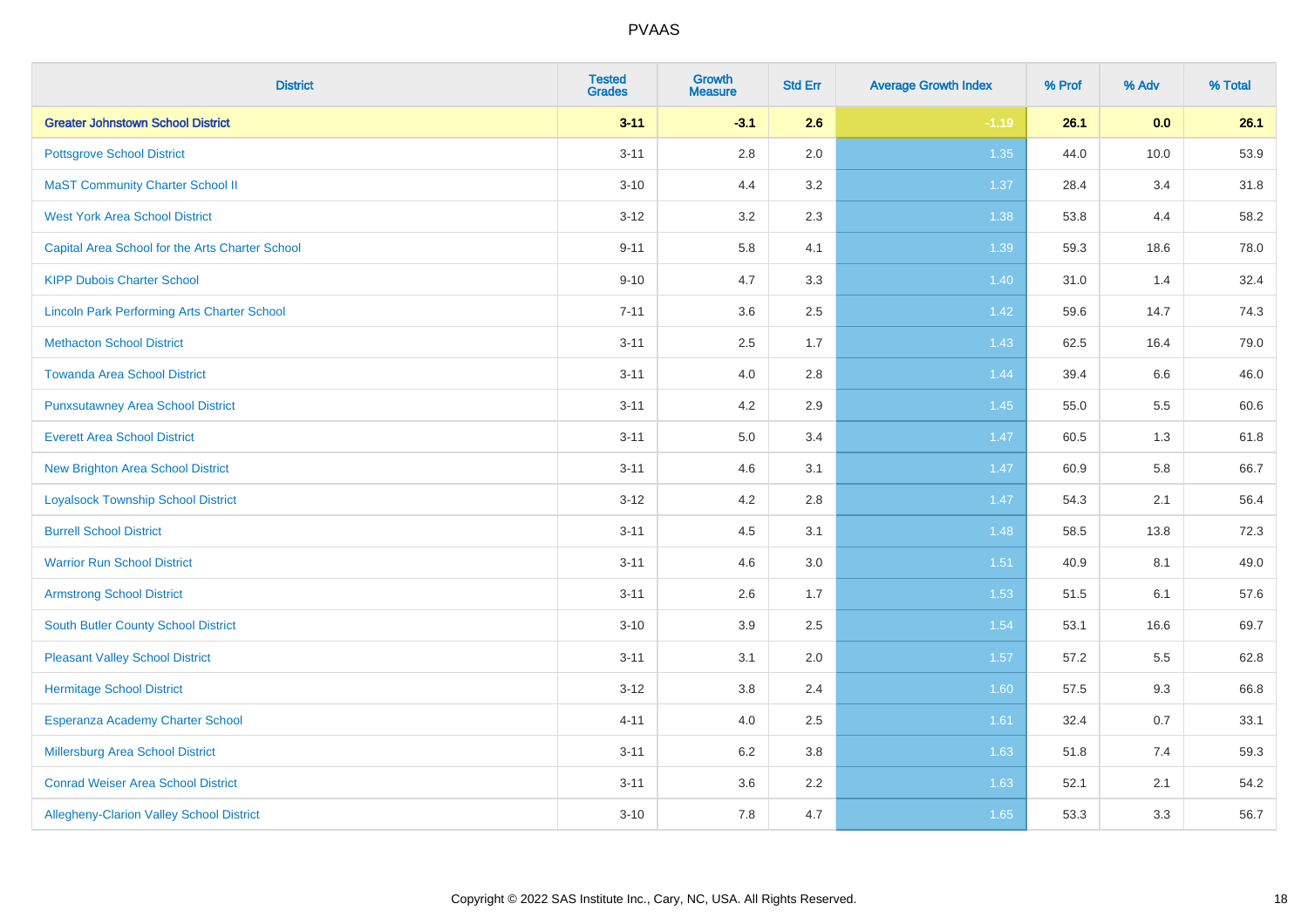| <b>District</b>                             | <b>Tested</b><br><b>Grades</b> | <b>Growth</b><br><b>Measure</b> | <b>Std Err</b> | <b>Average Growth Index</b> | % Prof | % Adv | % Total |
|---------------------------------------------|--------------------------------|---------------------------------|----------------|-----------------------------|--------|-------|---------|
| <b>Greater Johnstown School District</b>    | $3 - 11$                       | $-3.1$                          | 2.6            | $-1.19$                     | 26.1   | 0.0   | 26.1    |
| <b>Central Bucks School District</b>        | $3 - 11$                       | 1.6                             | 0.9            | 1.66                        | 63.0   | 16.8  | 79.8    |
| <b>Oswayo Valley School District</b>        | $3 - 12$                       | 8.5                             | 5.0            | 1.68                        | 50.0   | 16.7  | 66.7    |
| <b>Reach Cyber Charter School</b>           | $3 - 11$                       | 8.1                             | 4.7            | 1.72                        | 42.4   | 4.6   | 47.0    |
| <b>Northgate School District</b>            | $3 - 11$                       | 6.3                             | 3.6            | 1.73                        | 53.3   | 16.7  | 70.0    |
| <b>Bentworth School District</b>            | $3 - 11$                       | 5.7                             | 3.2            | 1.75                        | 44.2   | 19.5  | 63.6    |
| <b>Salisbury Township School District</b>   | $3 - 11$                       | 6.3                             | 3.6            | 1.77                        | 46.2   | 6.6   | 52.8    |
| <b>York Academy Regional Charter School</b> | $3 - 11$                       | 9.0                             | 5.0            | 1.79                        | 55.2   | 0.0   | 55.2    |
| <b>Sto-Rox School District</b>              | $3 - 10$                       | 6.6                             | 3.7            | 1.80                        | 13.4   | 0.0   | 13.4    |
| <b>Laurel Highlands School District</b>     | $3 - 11$                       | 4.3                             | 2.4            | 1.81                        | 44.9   | 9.6   | 54.5    |
| <b>Hanover Public School District</b>       | $3 - 11$                       | 5.2                             | 2.8            | 1.83                        | 52.2   | 14.4  | 66.7    |
| <b>Blacklick Valley School District</b>     | $3 - 11$                       | 8.0                             | 4.3            | 1.85                        | 34.1   | 0.0   | 34.1    |
| <b>Monessen City School District</b>        | $3 - 10$                       | 8.3                             | 4.5            | 1.85                        | 42.9   | 2.9   | 45.7    |
| <b>Uniontown Area School District</b>       | $3 - 11$                       | 6.0                             | 3.2            | 1.87                        | 62.4   | 5.9   | 68.2    |
| <b>Sharon City School District</b>          | $3 - 11$                       | 4.9                             | 2.6            | 1.87                        | 48.2   | 5.3   | 53.4    |
| <b>Steel Valley School District</b>         | $3 - 11$                       | 6.5                             | 3.4            | 1.89                        | 50.7   | 5.6   | 56.3    |
| <b>Western Wayne School District</b>        | $3 - 11$                       | 5.6                             | 2.9            | 1.93                        | 41.3   | 17.4  | 58.7    |
| <b>Pottsville Area School District</b>      | $3 - 12$                       | 4.4                             | 2.3            | 1.94                        | 44.8   | 5.4   | 50.2    |
| <b>Beaver Area School District</b>          | $3 - 10$                       | 4.7                             | 2.4            | 1.94                        | 57.4   | 16.8  | 74.2    |
| <b>West Allegheny School District</b>       | $3 - 12$                       | 4.0                             | 2.1            | 1.96                        | 63.1   | 15.7  | 78.8    |
| <b>Central Valley School District</b>       | $3 - 10$                       | 4.8                             | 2.4            | 1.98                        | 56.9   | 9.0   | 65.9    |
| Altoona Area School District                | $3 - 12$                       | 3.3                             | 1.6            | 1.99                        | 47.7   | 8.2   | 55.9    |
| <b>Blackhawk School District</b>            | $3 - 11$                       | 4.7                             | 2.3            | 2.01                        | 55.8   | 8.8   | 64.6    |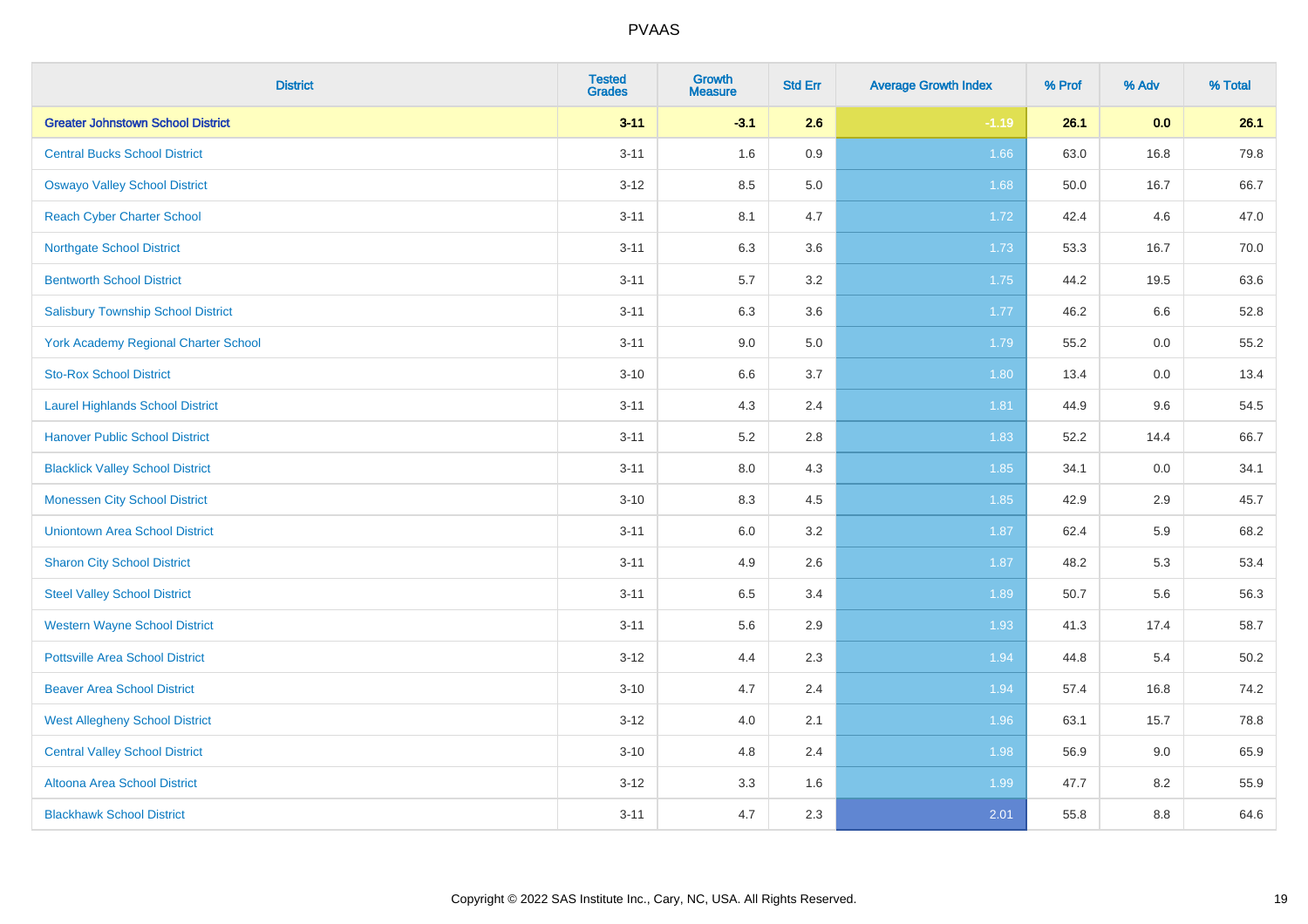| <b>District</b>                                        | <b>Tested</b><br><b>Grades</b> | <b>Growth</b><br><b>Measure</b> | <b>Std Err</b> | <b>Average Growth Index</b> | % Prof | % Adv | % Total |
|--------------------------------------------------------|--------------------------------|---------------------------------|----------------|-----------------------------|--------|-------|---------|
| <b>Greater Johnstown School District</b>               | $3 - 11$                       | $-3.1$                          | 2.6            | $-1.19$                     | 26.1   | 0.0   | 26.1    |
| <b>Chester Charter Scholars Academy Charter School</b> | $3 - 12$                       | 8.4                             | 4.1            | 2.03                        | 23.4   | 0.0   | 23.4    |
| Dr Robert Ketterer Charter School Inc                  | $6 - 12$                       | 10.1                            | 5.0            | 2.04                        | 14.9   | 0.4   | 15.3    |
| <b>Millcreek Township School District</b>              | $3 - 11$                       | 3.1                             | 1.5            | 2.06                        | 55.6   | 14.2  | 69.7    |
| <b>Coudersport Area School District</b>                | $3 - 11$                       | 7.7                             | 3.7            | 2.06                        | 55.7   | 8.2   | 63.9    |
| <b>Keystone Oaks School District</b>                   | $3 - 11$                       | 5.5                             | 2.6            | 2.07                        | 53.2   | 12.1  | 65.4    |
| <b>South Western School District</b>                   | $3 - 12$                       | 3.9                             | 1.9            | 2.08                        | 60.2   | 8.1   | 68.3    |
| <b>Grove City Area School District</b>                 | $3 - 12$                       | 5.1                             | 2.4            | 2.09                        | 36.4   | 16.5  | 52.8    |
| <b>Eastern Lancaster County School District</b>        | $3 - 12$                       | 4.5                             | 2.2            | 2.09                        | 46.3   | 11.4  | 57.6    |
| <b>Muhlenberg School District</b>                      | $3 - 10$                       | 4.0                             | 1.9            | 2.10                        | 34.2   | 2.6   | 36.8    |
| Community Academy Of Philadelphia Charter School       | $3 - 11$                       | 5.8                             | 2.7            | 2.12                        | 26.7   | 0.9   | 27.6    |
| Pennsylvania Leadership Charter School                 | $3 - 11$                       | 4.6                             | 2.2            | 2.13                        | 55.4   | 11.2  | 66.7    |
| <b>Allegheny Valley School District</b>                | $3 - 11$                       | 8.5                             | 3.9            | 2.17                        | 53.1   | 12.2  | 65.3    |
| <b>Carlynton School District</b>                       | $3 - 11$                       | 7.3                             | 3.3            | 2.22                        | 41.0   | 10.5  | 51.6    |
| Pennsylvania Distance Learning Charter School          | $3 - 12$                       | 9.3                             | 4.2            | 2.22                        | 42.2   | 3.1   | 45.3    |
| Lincoln Leadership Academy Charter School              | $3 - 12$                       | 14.2                            | 6.4            | 2.22                        | 23.5   | 0.0   | 23.5    |
| <b>Carbondale Area School District</b>                 | $3 - 10$                       | 7.4                             | 3.3            | 2.25                        | 56.6   | 2.6   | 59.2    |
| <b>Agora Cyber Charter School</b>                      | $3 - 11$                       | 5.8                             | 2.6            | 2.28                        | 42.8   | 6.6   | 49.4    |
| <b>Wilson Area School District</b>                     | $3 - 11$                       | 6.0                             | 2.6            | 2.30                        | 48.7   | 8.5   | 57.2    |
| <b>Brookville Area School District</b>                 | $3 - 11$                       | 6.9                             | 3.0            | 2.30                        | 55.2   | 15.6  | 70.8    |
| <b>Richland School District</b>                        | $3 - 11$                       | 6.7                             | 2.9            | 2.33                        | 62.2   | 19.2  | 81.4    |
| <b>Collegium Charter School</b>                        | $3 - 10$                       | 5.9                             | 2.5            | 2.33                        | 38.1   | 7.9   | 46.0    |
| <b>Governor Mifflin School District</b>                | $3 - 11$                       | 4.1                             | 1.8            | 2.33                        | 42.5   | 7.2   | 49.7    |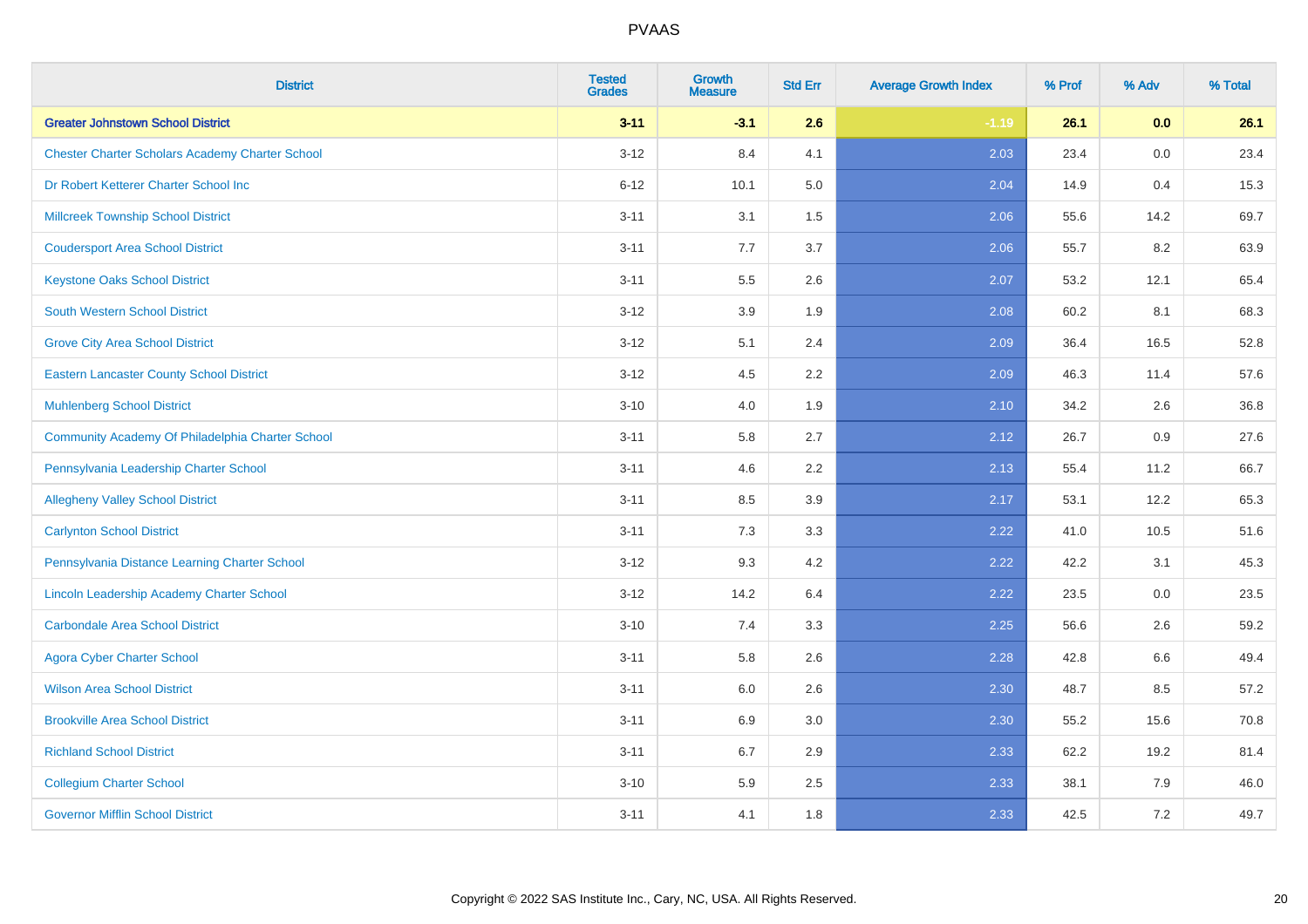| <b>District</b>                             | <b>Tested</b><br><b>Grades</b> | <b>Growth</b><br><b>Measure</b> | <b>Std Err</b> | <b>Average Growth Index</b> | % Prof | % Adv | % Total |
|---------------------------------------------|--------------------------------|---------------------------------|----------------|-----------------------------|--------|-------|---------|
| <b>Greater Johnstown School District</b>    | $3 - 11$                       | $-3.1$                          | 2.6            | $-1.19$                     | 26.1   | 0.0   | 26.1    |
| <b>Franklin Area School District</b>        | $3 - 11$                       | 6.6                             | 2.8            | 2.34                        | 48.2   | 4.5   | 52.7    |
| <b>Hampton Township School District</b>     | $3 - 11$                       | 5.1                             | 2.2            | 2.35                        | 54.0   | 28.2  | 82.2    |
| <b>New Foundations Charter School</b>       | $3 - 11$                       | 5.4                             | 2.2            | 2.41                        | 47.2   | 2.5   | 49.8    |
| People For People Charter School            | $3 - 12$                       | 13.3                            | 5.5            | 2.43                        | 13.5   | 0.0   | 13.5    |
| <b>Wattsburg Area School District</b>       | $3 - 11$                       | 6.5                             | 2.7            | 2.43                        | 42.7   | 7.6   | 50.3    |
| <b>Belle Vernon Area School District</b>    | $3 - 11$                       | 6.5                             | 2.6            | 2.44                        | 55.6   | 11.1  | 66.7    |
| <b>Belmont Charter School</b>               | $3 - 10$                       | 16.0                            | 6.5            | 2.45                        | 64.3   | 0.0   | 64.3    |
| <b>Bethlehem-Center School District</b>     | $3 - 10$                       | 8.1                             | 3.3            | 2.46                        | 35.1   | 1.4   | 36.5    |
| <b>Wilmington Area School District</b>      | $3 - 11$                       | 7.5                             | 3.0            | 2.48                        | 55.1   | 5.1   | 60.2    |
| <b>Shenandoah Valley School District</b>    | $3 - 11$                       | 9.7                             | 3.9            | 2.49                        | 28.3   | 5.0   | 33.3    |
| 21st Century Cyber Charter School           | $6 - 12$                       | 5.7                             | 2.3            | 2.50                        | 56.7   | 8.3   | 65.0    |
| Northampton Area School District            | $3 - 11$                       | 4.0                             | 1.6            | 2.51                        | 52.3   | 10.8  | 63.1    |
| <b>Clarion Area School District</b>         | $3 - 11$                       | 10.3                            | 4.1            | 2.51                        | 45.4   | 14.6  | 60.0    |
| Renaissance Academy Charter School          | $3 - 11$                       | 8.3                             | 3.3            | 2.54                        | 45.6   | 22.8  | 68.4    |
| New Hope-Solebury School District           | $3 - 11$                       | $7.5\,$                         | 2.9            | 2.57                        | 68.2   | 22.7  | 90.9    |
| <b>Penncrest School District</b>            | $3 - 11$                       | 5.7                             | 2.2            | 2.57                        | 47.2   | 7.1   | 54.3    |
| <b>Kennett Consolidated School District</b> | $3 - 11$                       | 4.8                             | 1.8            | 2.61                        | 52.5   | 10.7  | 63.2    |
| <b>Wyalusing Area School District</b>       | $3 - 12$                       | $8.8\,$                         | 3.3            | 2.68                        | 54.6   | 11.7  | 66.2    |
| <b>Spring Grove Area School District</b>    | $3 - 11$                       | 5.6                             | 2.1            | 2.68                        | 55.1   | 15.0  | 70.1    |
| <b>Multicultural Academy Charter School</b> | $9 - 11$                       | 9.5                             | 3.5            | 2.69                        | 22.0   | 0.0   | 22.0    |
| <b>Homer-Center School District</b>         | $3 - 11$                       | 9.7                             | 3.6            | 2.70                        | 45.1   | 17.2  | 62.3    |
| <b>Mars Area School District</b>            | $3 - 10$                       | 5.7                             | 2.1            | 2.75                        | 57.9   | 18.2  | 76.1    |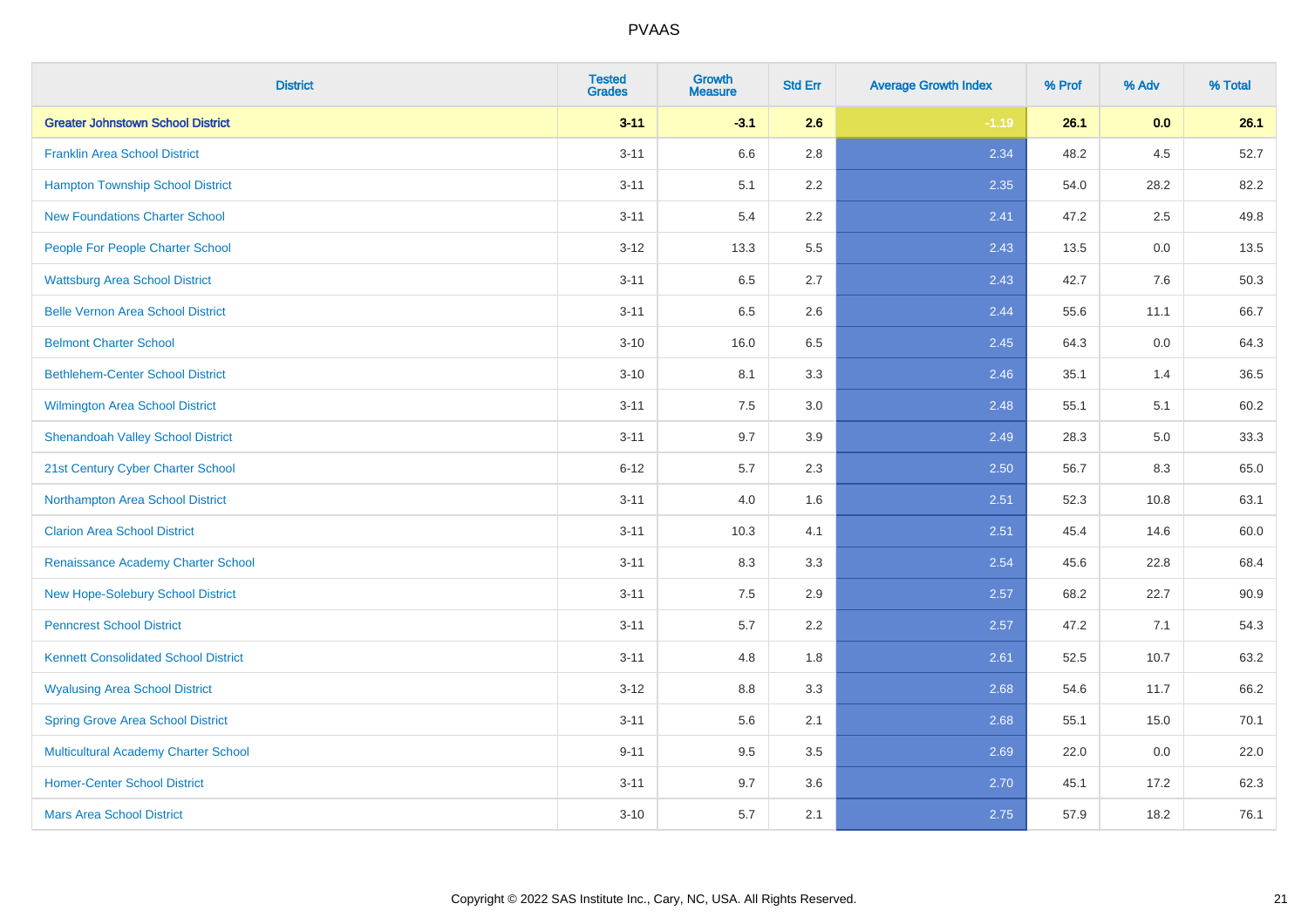| <b>District</b>                                | <b>Tested</b><br><b>Grades</b> | <b>Growth</b><br><b>Measure</b> | <b>Std Err</b> | <b>Average Growth Index</b> | % Prof | % Adv | % Total |
|------------------------------------------------|--------------------------------|---------------------------------|----------------|-----------------------------|--------|-------|---------|
| <b>Greater Johnstown School District</b>       | $3 - 11$                       | $-3.1$                          | 2.6            | $-1.19$                     | 26.1   | 0.0   | 26.1    |
| <b>Warwick School District</b>                 | $3 - 11$                       | 5.2                             | 1.9            | 2.76                        | 46.4   | 17.0  | 63.3    |
| <b>Peters Township School District</b>         | $3 - 11$                       | 5.0                             | 1.8            | 2.76                        | 59.8   | 26.1  | 85.9    |
| Lehigh Valley Charter High School For The Arts | $9 - 10$                       | $7.3$                           | 2.6            | 2.82                        | 62.3   | 18.2  | 80.5    |
| <b>Jenkintown School District</b>              | $3 - 11$                       | 12.5                            | 4.4            | 2.84                        | 54.6   | 29.6  | 84.1    |
| <b>Hempfield Area School District</b>          | $3 - 12$                       | 4.6                             | 1.6            | 2.86                        | 53.5   | 20.1  | 73.6    |
| Daniel Boone Area School District              | $3 - 12$                       | 5.7                             | 2.0            | 2.88                        | 51.0   | 11.5  | 62.6    |
| <b>Stroudsburg Area School District</b>        | $3 - 11$                       | $5.5\,$                         | 1.9            | 2.88                        | 48.1   | 4.2   | 52.3    |
| <b>Hollidaysburg Area School District</b>      | $3 - 11$                       | 6.0                             | 2.1            | 2.88                        | 57.1   | 12.3  | 69.4    |
| <b>Dover Area School District</b>              | $3 - 12$                       | 6.0                             | 2.1            | 2.94                        | 52.2   | 6.0   | 58.2    |
| Palmyra Area School District                   | $3 - 11$                       | 5.6                             | 1.9            | 2.96                        | 56.4   | 15.6  | 72.0    |
| <b>Montgomery Area School District</b>         | $3 - 11$                       | 10.7                            | 3.6            | 2.96                        | 48.7   | 12.4  | 61.1    |
| <b>Neshaminy School District</b>               | $3 - 11$                       | 4.0                             | 1.3            | 3.02                        | 58.7   | 9.5   | 68.2    |
| Northeastern York School District              | $3 - 11$                       | 5.9                             | 2.0            | 3.03                        | 51.1   | 16.6  | 67.6    |
| Saint Marys Area School District               | $3 - 11$                       | 7.8                             | 2.6            | 3.04                        | 57.0   | 8.2   | 65.2    |
| <b>Northern Cambria School District</b>        | $3 - 11$                       | 10.0                            | 3.3            | 3.04                        | 47.4   | 5.1   | 52.6    |
| <b>Cranberry Area School District</b>          | $3 - 12$                       | 9.2                             | 3.0            | 3.04                        | 47.5   | 10.2  | 57.6    |
| <b>Connellsville Area School District</b>      | $3 - 11$                       | 6.1                             | 2.0            | 3.05                        | 45.4   | 7.8   | 53.2    |
| <b>Ephrata Area School District</b>            | $3 - 11$                       | 5.6                             | 1.8            | 3.12                        | 54.7   | 9.5   | 64.2    |
| <b>Avon Grove Charter School</b>               | $3 - 11$                       | 9.0                             | 2.9            | 3.13                        | 58.8   | 16.7  | 75.5    |
| <b>Bethel Park School District</b>             | $3 - 11$                       | 5.6                             | 1.8            | 3.18                        | 65.3   | 18.6  | 83.9    |
| Jamestown Area School District                 | $3 - 11$                       | 13.5                            | 4.2            | 3.19                        | 64.4   | 13.3  | 77.8    |
| <b>Sayre Area School District</b>              | $3 - 11$                       | 11.2                            | 3.5            | 3.20                        | 52.2   | 7.5   | 59.7    |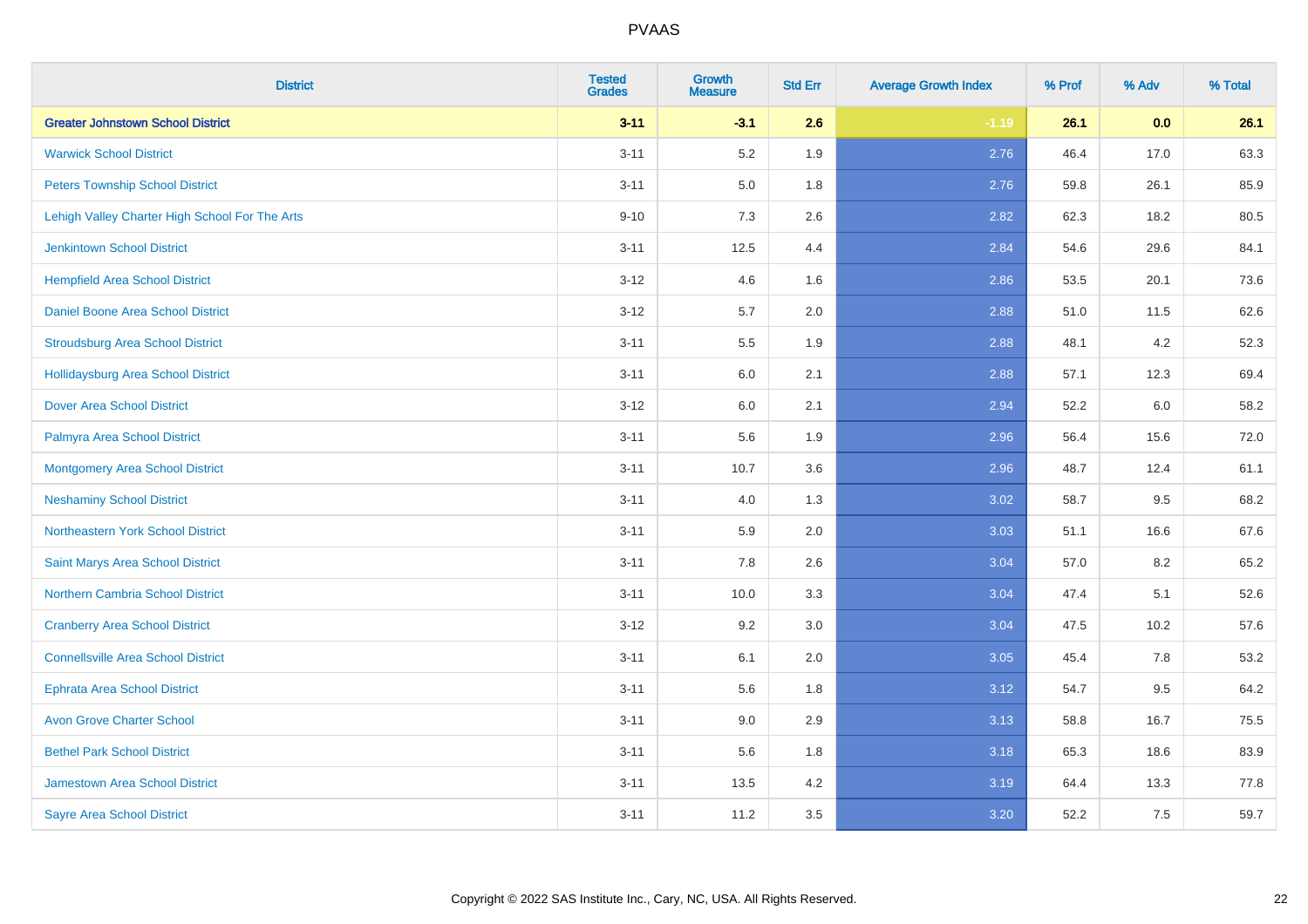| <b>District</b>                                | <b>Tested</b><br><b>Grades</b> | <b>Growth</b><br><b>Measure</b> | <b>Std Err</b> | <b>Average Growth Index</b> | % Prof | % Adv   | % Total |
|------------------------------------------------|--------------------------------|---------------------------------|----------------|-----------------------------|--------|---------|---------|
| <b>Greater Johnstown School District</b>       | $3 - 11$                       | $-3.1$                          | 2.6            | $-1.19$                     | 26.1   | 0.0     | 26.1    |
| <b>Wayne Highlands School District</b>         | $3 - 11$                       | 7.8                             | 2.4            | 3.23                        | 52.3   | 13.1    | 65.4    |
| <b>Tech Freire Charter School</b>              | $9 - 11$                       | 9.3                             | 2.9            | 3.26                        | 18.0   | 1.1     | 19.1    |
| <b>East Penn School District</b>               | $3 - 11$                       | 4.1                             | 1.3            | 3.27                        | 55.8   | 11.5    | 67.3    |
| Mechanicsburg Area School District             | $3 - 11$                       | 5.9                             | 1.8            | 3.29                        | 57.2   | 13.7    | 70.9    |
| <b>Central Dauphin School District</b>         | $3 - 11$                       | 4.4                             | 1.3            | 3.32                        | 53.3   | 7.4     | 60.7    |
| <b>Mastery Charter School - Hardy Williams</b> | $3 - 11$                       | 11.4                            | 3.4            | 3.33                        | 44.3   | 5.7     | 50.0    |
| Pennsylvania Virtual Charter School            | $3 - 11$                       | 11.8                            | 3.5            | 3.37                        | 56.5   | 11.1    | 67.6    |
| <b>School Lane Charter School</b>              | $3 - 11$                       | 12.4                            | 3.6            | 3.43                        | 59.1   | $9.8\,$ | 68.9    |
| <b>Whitehall-Coplay School District</b>        | $3 - 11$                       | 6.1                             | 1.8            | 3.45                        | 49.3   | 7.4     | 56.6    |
| Ambridge Area School District                  | $3 - 12$                       | 9.1                             | 2.6            | 3.46                        | 50.4   | 10.7    | 61.1    |
| Pen Argyl Area School District                 | $3 - 12$                       | 9.2                             | 2.7            | 3.46                        | 50.0   | 12.6    | 62.6    |
| Selinsgrove Area School District               | $3-12$                         | 8.3                             | 2.3            | 3.54                        | 56.8   | 10.0    | 66.8    |
| <b>West Shore School District</b>              | $3 - 12$                       | 5.0                             | 1.4            | 3.59                        | 54.2   | 9.4     | 63.6    |
| <b>Hamburg Area School District</b>            | $3 - 11$                       | 8.9                             | 2.5            | 3.63                        | 43.5   | 8.2     | 51.7    |
| <b>Eastern York School District</b>            | $3 - 11$                       | 9.6                             | 2.6            | 3.71                        | 56.3   | 12.6    | 68.9    |
| <b>Mckeesport Area School District</b>         | $3 - 12$                       | 9.0                             | 2.4            | 3.72                        | 31.0   | 4.5     | 35.5    |
| <b>Midd-West School District</b>               | $3 - 11$                       | 10.3                            | 2.7            | 3.80                        | 58.0   | 13.4    | 71.4    |
| <b>Octorara Area School District</b>           | $3 - 11$                       | 9.1                             | 2.4            | 3.82                        | 52.1   | 8.5     | 60.6    |
| <b>Eastern Lebanon County School District</b>  | $3 - 11$                       | 8.6                             | 2.2            | 3.84                        | 48.8   | 11.4    | 60.3    |
| <b>Allentown City School District</b>          | $3 - 12$                       | 5.3                             | 1.4            | 3.88                        | 25.3   | 2.7     | 28.0    |
| <b>Freeport Area School District</b>           | $3 - 10$                       | 9.7                             | 2.5            | 3.91                        | 57.5   | 17.8    | 75.3    |
| Lake-Lehman School District                    | $3 - 11$                       | 10.8                            | 2.7            | 3.93                        | 55.3   | 7.9     | 63.2    |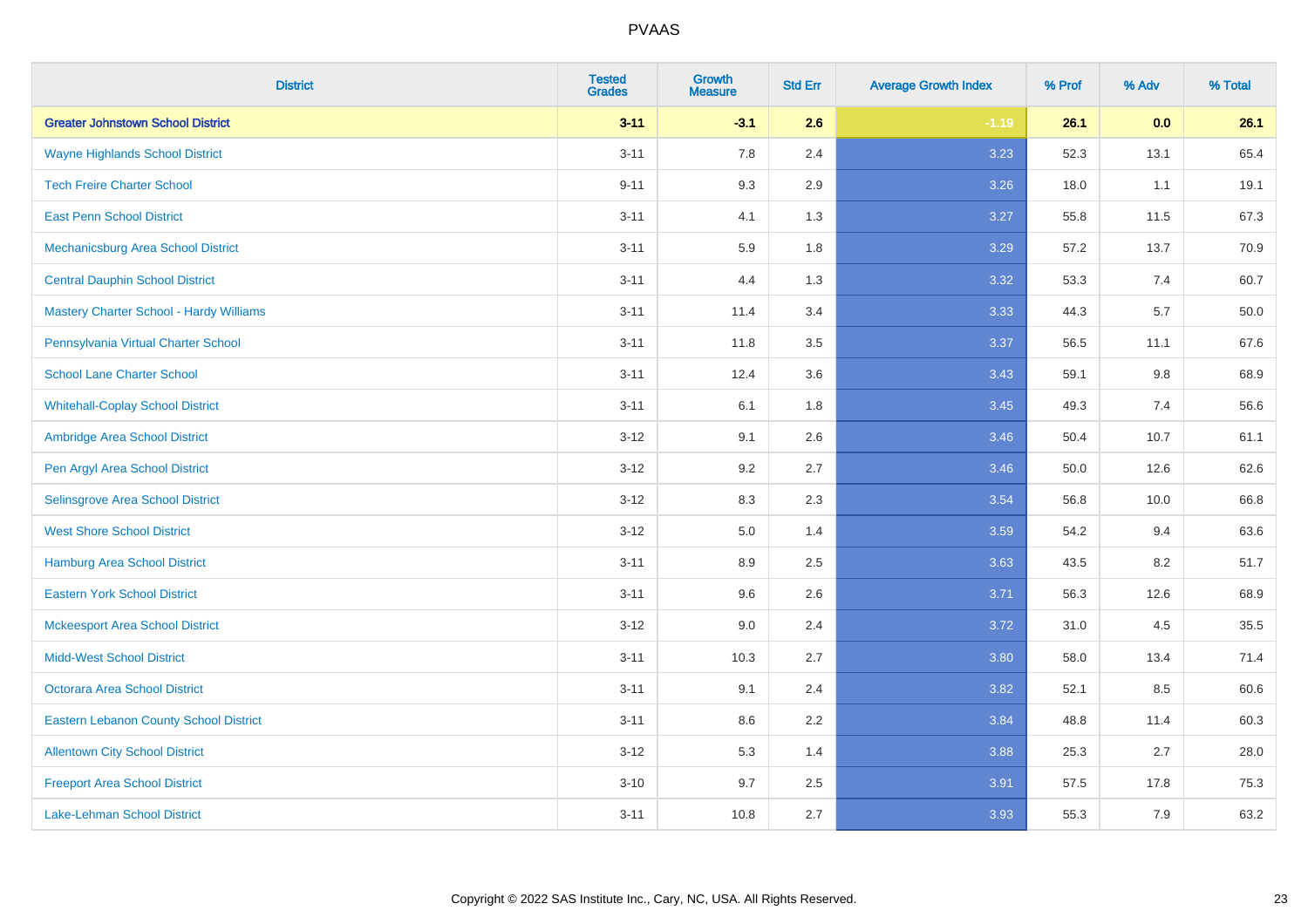| <b>District</b>                                    | <b>Tested</b><br><b>Grades</b> | Growth<br><b>Measure</b> | <b>Std Err</b> | <b>Average Growth Index</b> | % Prof | % Adv | % Total |
|----------------------------------------------------|--------------------------------|--------------------------|----------------|-----------------------------|--------|-------|---------|
| <b>Greater Johnstown School District</b>           | $3 - 11$                       | $-3.1$                   | 2.6            | $-1.19$                     | 26.1   | 0.0   | 26.1    |
| <b>William Penn School District</b>                | $3 - 12$                       | 8.3                      | 2.1            | 3.99                        | 35.6   | 3.0   | 38.7    |
| <b>Greater Nanticoke Area School District</b>      | $3 - 12$                       | 11.2                     | 2.8            | 4.01                        | 38.0   | 12.4  | 50.4    |
| <b>Greenwood School District</b>                   | $3 - 11$                       | 15.9                     | 3.9            | 4.11                        | 50.0   | 25.0  | 75.0    |
| <b>Montoursville Area School District</b>          | $3 - 12$                       | 10.8                     | 2.5            | 4.24                        | 44.6   | 20.1  | 64.8    |
| <b>Moon Area School District</b>                   | $3 - 11$                       | 8.2                      | 1.9            | 4.25                        | 58.7   | 18.5  | 77.2    |
| <b>Centennial School District</b>                  | $3 - 10$                       | 7.1                      | 1.7            | 4.29                        | 50.1   | 8.7   | 58.9    |
| <b>Parkland School District</b>                    | $3 - 11$                       | 5.3                      | 1.2            | 4.30                        | 58.0   | 22.3  | 80.4    |
| <b>Iroquois School District</b>                    | $3 - 11$                       | 13.1                     | 3.0            | 4.35                        | 48.2   | 7.8   | 56.0    |
| <b>Spring-Ford Area School District</b>            | $3 - 11$                       | 6.0                      | 1.3            | 4.46                        | 60.8   | 16.5  | 77.4    |
| Northern Bedford County School District            | $3 - 11$                       | 16.5                     | 3.6            | 4.58                        | 51.7   | 20.0  | 71.7    |
| <b>Littlestown Area School District</b>            | $3 - 11$                       | 11.4                     | 2.5            | 4.62                        | 55.2   | 10.4  | 65.6    |
| Pocono Mountain School District                    | $3 - 12$                       | 6.8                      | 1.5            | 4.62                        | 45.8   | 5.0   | 50.7    |
| <b>Upper Darby School District</b>                 | $3 - 12$                       | 6.9                      | 1.5            | 4.62                        | 45.0   | 6.7   | 51.7    |
| <b>Conestoga Valley School District</b>            | $3 - 11$                       | 8.7                      | 1.8            | 4.69                        | 60.3   | 13.5  | 73.8    |
| <b>Derry Area School District</b>                  | $3 - 11$                       | 13.2                     | 2.8            | 4.69                        | 60.0   | 12.5  | 72.5    |
| <b>Fort Leboeuf School District</b>                | $3 - 11$                       | 11.7                     | 2.5            | 4.73                        | 48.5   | 21.1  | 69.6    |
| Penns Valley Area School District                  | $3 - 12$                       | 14.0                     | 2.9            | 4.80                        | 41.9   | 23.1  | 65.0    |
| <b>Shippensburg Area School District</b>           | $3 - 11$                       | 9.3                      | 1.9            | 4.84                        | 53.1   | 10.2  | 63.3    |
| <b>Commonwealth Charter Academy Charter School</b> | $3 - 10$                       | 9.1                      | 1.9            | 4.90                        | 47.2   | 9.1   | 56.3    |
| <b>York Suburban School District</b>               | $3 - 11$                       | 10.1                     | 2.1            | 4.91                        | 53.5   | 27.8  | 81.3    |
| <b>West Perry School District</b>                  | $3 - 11$                       | 12.5                     | 2.5            | 4.99                        | 56.6   | 8.4   | 65.0    |
| <b>Cornwall-Lebanon School District</b>            | $3 - 11$                       | 8.3                      | 1.6            | 5.08                        | 47.2   | 8.4   | 55.6    |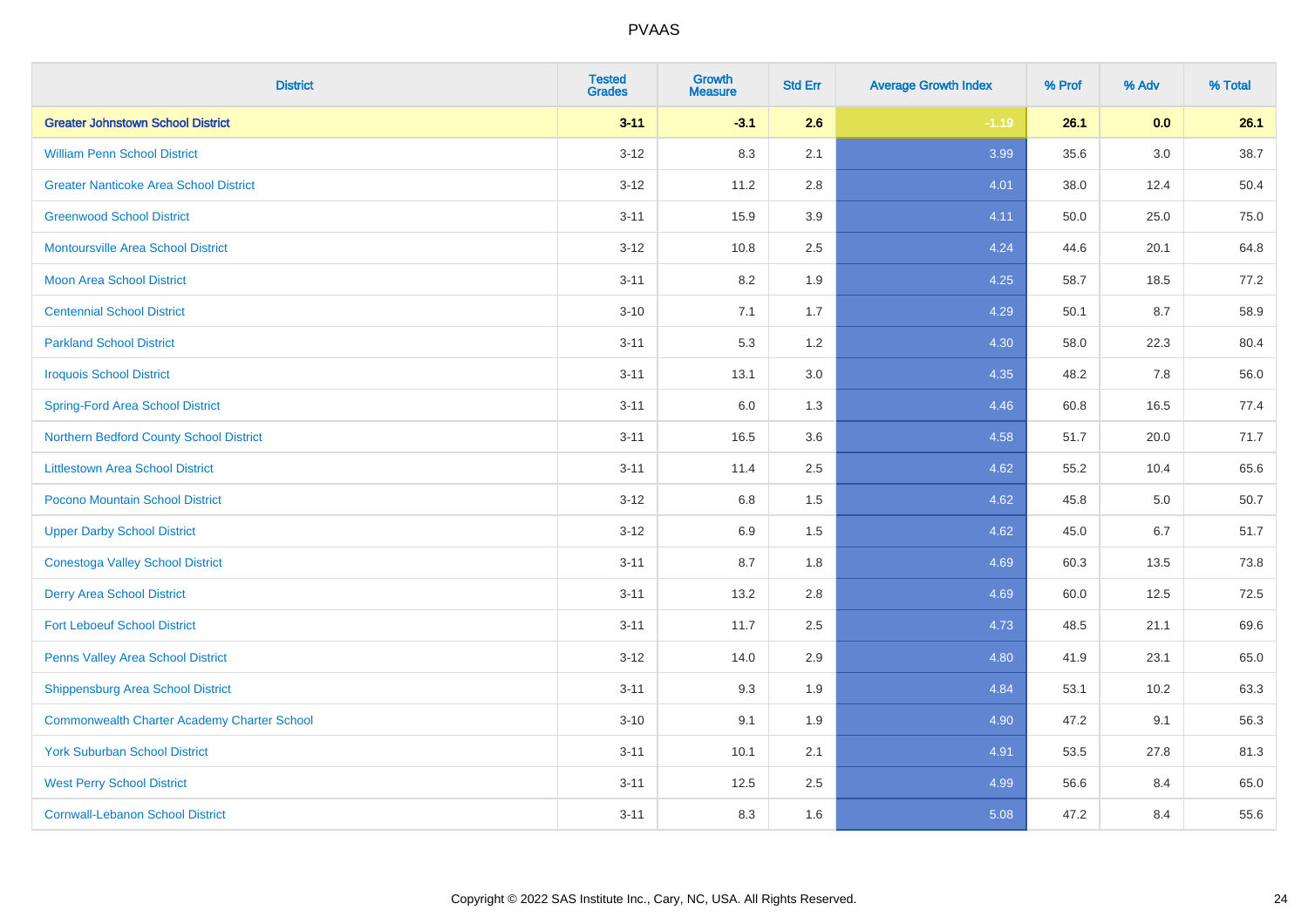| <b>District</b>                               | <b>Tested</b><br><b>Grades</b> | <b>Growth</b><br><b>Measure</b> | <b>Std Err</b> | <b>Average Growth Index</b> | % Prof | % Adv | % Total |
|-----------------------------------------------|--------------------------------|---------------------------------|----------------|-----------------------------|--------|-------|---------|
| <b>Greater Johnstown School District</b>      | $3 - 11$                       | $-3.1$                          | 2.6            | $-1.19$                     | 26.1   | 0.0   | 26.1    |
| <b>City CHS</b>                               | $10 - 11$                      | 13.6                            | 2.7            | 5.12                        | 45.8   | 3.0   | 48.8    |
| <b>Cocalico School District</b>               | $3 - 11$                       | 10.6                            | 2.0            | 5.18                        | 50.8   | 14.1  | 64.8    |
| <b>Haverford Township School District</b>     | $3 - 11$                       | $8.0\,$                         | 1.5            | 5.27                        | 53.0   | 25.5  | 78.6    |
| Fox Chapel Area School District               | $3 - 11$                       | 9.8                             | 1.8            | 5.36                        | 56.6   | 28.6  | 85.2    |
| <b>Mifflin County School District</b>         | $3 - 11$                       | 9.1                             | 1.7            | 5.49                        | 47.1   | 6.7   | 53.8    |
| <b>Unionville-Chadds Ford School District</b> | $3 - 11$                       | 17.1                            | 3.1            | 5.51                        | 68.1   | 13.2  | 81.3    |
| <b>Fleetwood Area School District</b>         | $3 - 10$                       | 12.2                            | 2.2            | 5.68                        | 53.5   | 11.6  | 65.2    |
| <b>Mountain View School District</b>          | $3 - 11$                       | 20.9                            | 3.5            | 5.91                        | 57.8   | 20.3  | 78.1    |
| <b>Wilson School District</b>                 | $3 - 12$                       | 8.8                             | 1.5            | 5.96                        | 52.6   | 14.6  | 67.2    |
| <b>Saucon Valley School District</b>          | $3 - 11$                       | 14.7                            | 2.5            | 5.98                        | 48.7   | 20.2  | 69.0    |
| <b>Ridley School District</b>                 | $3 - 12$                       | 10.0                            | 1.6            | 6.10                        | 45.6   | 8.2   | 53.8    |
| <b>Avon Grove School District</b>             | $3 - 10$                       | 10.0                            | 1.6            | 6.26                        | 56.3   | 18.6  | 74.9    |
| <b>Abington Heights School District</b>       | $3 - 11$                       | 13.5                            | 2.2            | 6.27                        | 58.3   | 16.2  | 74.5    |
| <b>Pine-Richland School District</b>          | $3 - 11$                       | 11.5                            | 1.8            | 6.31                        | 60.6   | 24.4  | 85.0    |
| <b>Deer Lakes School District</b>             | $3 - 11$                       | 17.0                            | 2.7            | 6.32                        | 61.5   | 16.4  | 77.9    |
| <b>Derry Township School District</b>         | $3 - 10$                       | 12.8                            | 2.0            | 6.39                        | 54.8   | 25.8  | 80.6    |
| <b>Garnet Valley School District</b>          | $3 - 10$                       | 10.9                            | 1.7            | 6.53                        | 67.1   | 19.0  | 86.1    |
| <b>Hazleton Area School District</b>          | $3 - 11$                       | 9.6                             | 1.4            | 6.77                        | 45.0   | 7.8   | 52.9    |
| <b>Wissahickon School District</b>            | $3 - 10$                       | 12.5                            | 1.8            | 6.85                        | 58.3   | 22.4  | 80.7    |
| <b>Southern York County School District</b>   | $3 - 11$                       | 14.2                            | 2.1            | 6.91                        | 55.1   | 18.1  | 73.1    |
| <b>Delaware Valley School District</b>        | $3 - 11$                       | 12.6                            | 1.8            | 6.93                        | 55.2   | 16.2  | 71.4    |
| <b>Central York School District</b>           | $3-12$                         | 12.3                            | 1.7            | 7.20                        | 55.5   | 11.5  | 67.0    |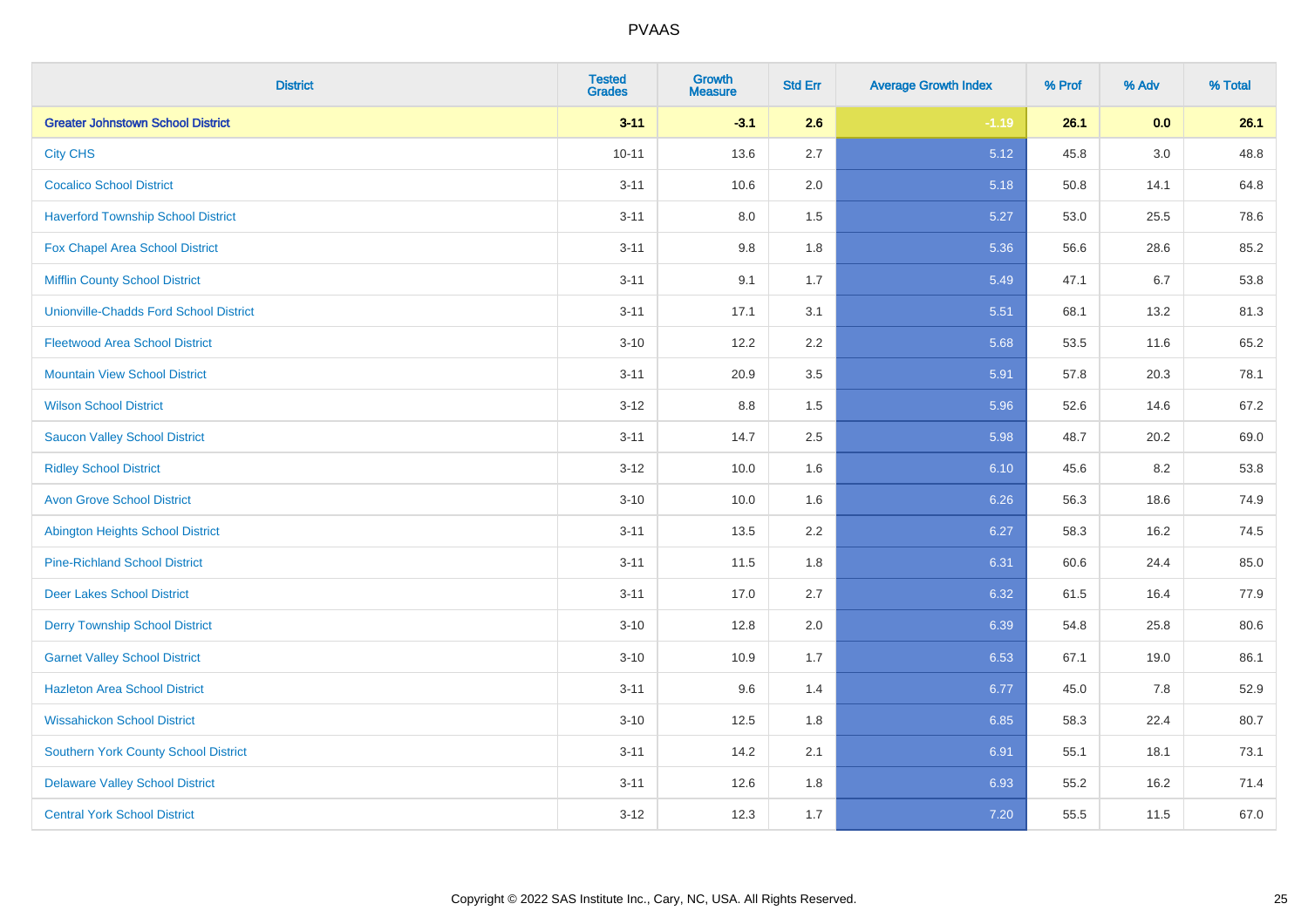| <b>District</b>                          | <b>Tested</b><br><b>Grades</b> | <b>Growth</b><br><b>Measure</b> | <b>Std Err</b> | <b>Average Growth Index</b> | % Prof | % Adv | % Total |
|------------------------------------------|--------------------------------|---------------------------------|----------------|-----------------------------|--------|-------|---------|
| <b>Greater Johnstown School District</b> | $3 - 11$                       | $-3.1$                          | 2.6            | $-1.19$                     | 26.1   | 0.0   | 26.1    |
| <b>Reading School District</b>           | $3 - 11$                       | 10.1                            | 1.4            | 7.25                        | 24.7   | 2.4   | 27.2    |
| <b>Valley View School District</b>       | $3 - 11$                       | 18.1                            | 2.4            | 7.42                        | 53.7   | 14.7  | 68.4    |
| Pennsylvania Cyber Charter School        | $3 - 11$                       | 11.6                            | 1.5            | 7.54                        | 46.3   | 5.0   | 51.3    |
| <b>Upper Merion Area School District</b> | $3 - 11$                       | 15.3                            | 2.0            | 7.62                        | 59.3   | 19.3  | 78.6    |
| <b>Council Rock School District</b>      | $3 - 11$                       | 8.9                             | 1.2            | 7.65                        | 62.8   | 16.6  | 79.4    |
| <b>Tyrone Area School District</b>       | $3 - 12$                       | 19.7                            | 2.5            | 7.87                        | 60.4   | 16.7  | 77.1    |
| <b>Penn-Trafford School District</b>     | $3 - 11$                       | 13.4                            | 1.7            | 7.87                        | 62.3   | 21.9  | 84.2    |
| <b>Pennsbury School District</b>         | $3 - 11$                       | 11.7                            | 1.5            | 7.90                        | 60.1   | 21.3  | 81.3    |
| <b>Great Valley School District</b>      | $3 - 11$                       | 15.0                            | 1.9            | 7.98                        | 50.0   | 35.0  | 85.0    |
| Northern York County School District     | $3 - 11$                       | 15.6                            | 2.0            | 7.98                        | 57.4   | 11.5  | 68.8    |
| <b>Springfield School District</b>       | $3 - 11$                       | 13.8                            | 1.7            | 7.99                        | 60.9   | 21.5  | 82.4    |
| <b>Bethlehem Area School District</b>    | $3 - 11$                       | 9.3                             | 1.1            | 8.15                        | 44.7   | 12.0  | 56.7    |
| <b>Colonial School District</b>          | $3 - 11$                       | 14.0                            | 1.7            | 8.21                        | 60.2   | 19.6  | 79.8    |
| <b>Souderton Area School District</b>    | $3 - 11$                       | 12.4                            | 1.5            | 8.28                        | 61.7   | 15.2  | 76.9    |
| <b>North Penn School District</b>        | $3 - 11$                       | 9.1                             | 1.1            | 8.36                        | 55.8   | 17.0  | 72.8    |
| <b>Upper Dublin School District</b>      | $3-12$                         | 15.4                            | 1.8            | 8.53                        | 60.8   | 24.8  | 85.6    |
| <b>Dallastown Area School District</b>   | $3 - 11$                       | 13.5                            | 1.5            | 8.84                        | 56.0   | 17.9  | 73.8    |
| <b>Norwin School District</b>            | $3 - 11$                       | 18.0                            | 1.7            | 10.37                       | 58.5   | 27.0  | 85.4    |
| <b>West Chester Area School District</b> | $3 - 11$                       | 12.6                            | 1.2            | 10.38                       | 66.8   | 20.2  | 87.0    |
| <b>Upper Saint Clair School District</b> | $3 - 11$                       | 18.5                            | 1.7            | 10.65                       | 61.8   | 30.1  | 91.9    |
| Downingtown Area School District         | $3 - 11$                       | 12.1                            | 1.1            | 10.67                       | 60.0   | 23.5  | 83.6    |
| <b>Upper Perkiomen School District</b>   | $3 - 11$                       | 22.1                            | 2.1            | 10.74                       | 57.7   | 13.2  | 70.9    |